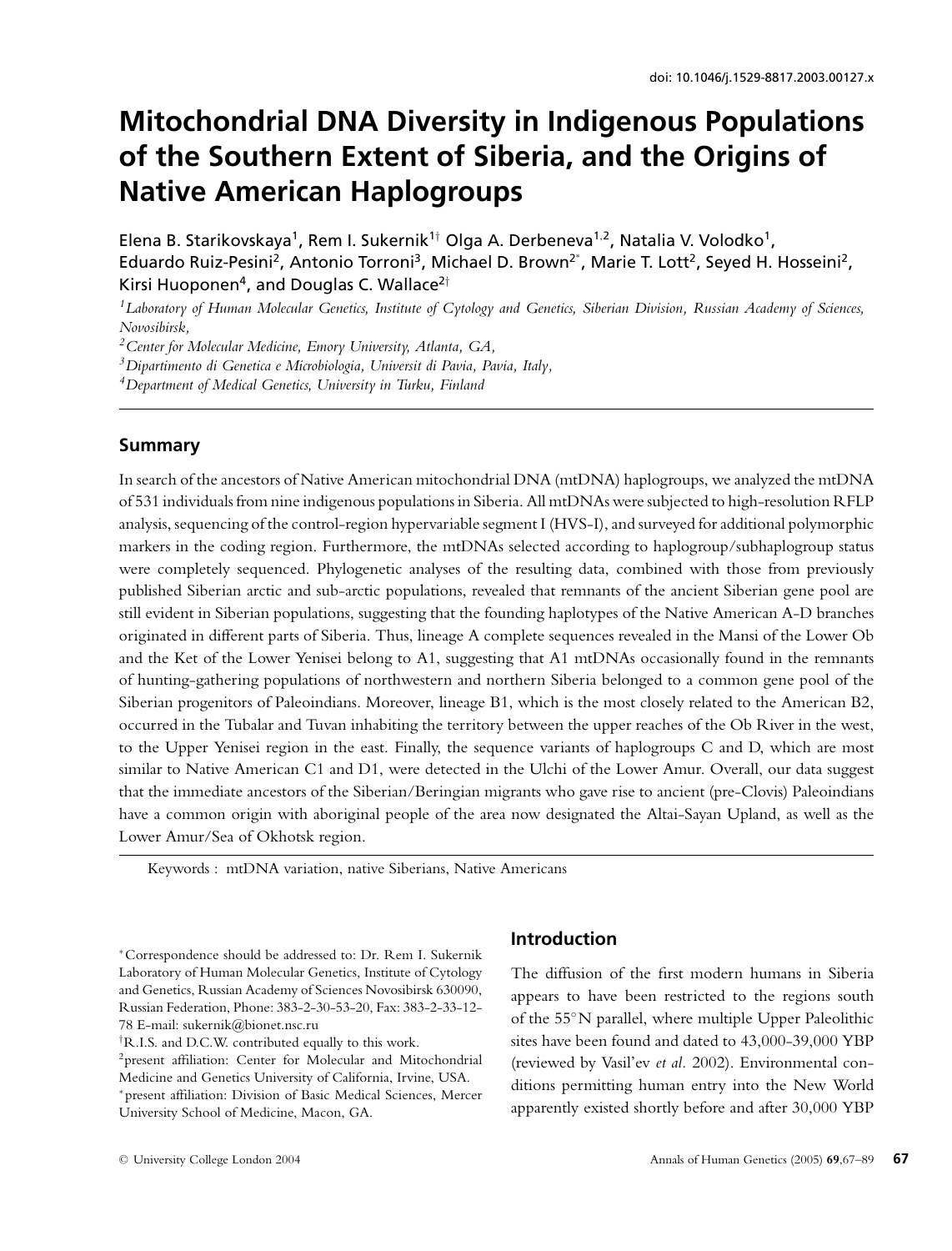and 13,000 YBP, when many areas in Siberia/Beringia remained ice-free and may have been periodically connected to the North American interior through an icefree corridor, which was repeatedly buried under continental glaciers (Wright, 1991; West, 1996; Goebel *et al.* 2003; Pitulko *et al.* 2004). In addition, the first Americans could have spread along the Pacific Coast among the islands and bays of Alaska and Canada, at a time when the North American interior was an inhospitable, ice-covered wasteland (Dalton, 2003)

The affinity of southern Siberians with Native Americans is supported by anthropological (Kozintsev *et al.* 1999), dental (Turner, 1994) and genetic evidence, including paternally inherited Y chromosome polymorphisms (Lell *et al.* 2002) and autosomal *HLA* class II gene(s) variation (Uinuk-ool *et al.* 2002; Volodko *et al.* 2003). Intriguingly, the *HLA* class II gene frequencies separate Siberian/Asian/Native American populations into two clusters, one of which encompasses nearly all of the Siberian and all of the Native American populations, while the other consistes of central, eastern and southeastern Asians (Uinuk-ool *et al.* 2002). Thus, the debate continues about precisely where in Siberia the ancestors of Native Americans arose, and when and how they spread into the non-glaciated interior of Alaska, subsequently migrating southward into the American West.

Early studies of Native American mtDNA variation have shown that all Native American mtDNAs belong to haplogroups A, B, C, D and X, and that some of these haplogroups are also common along the northern Pacific Rim (Torroni *et al.* 1993a,b; Ward *et al.* 1993; Forster *et al.* 1996; Starikovskaya *et al.* 1998; Brown *et al.* 1998; Schurr et al. 1999). Specifically, the analysis of mtDNA diversity in the Chukchi and Siberian Eskimos of extreme northeastern Siberia revealed haplogroups A, C, and D. In contrast, the Koriak and Itelmen of the adjacent Kamchatka Peninsula, who speak a language from the same language phylum (Chukchi-Kamchatkan), harbour the east Eurasian haplogroups G, Z and Y, which are completely absent in Native Americans. Interestingly, the Aleuts of the Commander Islands, adjacent to the Kamchatka Peninsula, were founded by a single lineage of haplogroup D2 (Derbeneva *et al.* 2002 a). While haplogroup B is absent in aboriginal populations of northwestern and northern

Siberia (Derbeneva *et al.* 2002 b, c), it has been found in populations restricted to the south-western and southcentral periphery of the subcontinent (Sukernik *et al.* 1996; Derenko *et al.* 2000, 2003; ).

The headwaters of the Ob, Yenisei, Lena and Amur rivers, the largest rivers in Eurasia, served as major routes out of Inner Asia where migrations initiated northward to the northern and eastern perimeters of former Beringia. Hence, populations from these areas might be expected to harbour the founding mtDNA lineages present in Native Americans. The occurrence of haplogroups A, B, C and D in southern Siberia and adjacent areas of Mongolia (Kolman et al. 1996; Sukernik *et al.* 1996; Derenko *et al.* 2000, 2003; Keyser-Tracqui *et al.* 2003), and the traces of haplogroup X mtDNAs revealed in the mountainous Altai (Derenko *et al.* 2001), supports this hypothesis. To further clarify the relationship between Siberian and Native American mtDNA haplogroups and subhaplogroups, we have undertaken a broad survey of mtDNA variation by high-resolution RFLP analysis, sequencing of the HVS-I, and surveying some additional diagnostic markers, in nine distinct populations that have evolved in the southern extent of Siberia. Finally, mtDNAs selected according to haplogroup/subhaplogroup status were then completely sequenced. The data obtained were integrated with similar data sets representing Siberian arctic and sub-arctic populations: the Mansi of the Lower Ob River basin, the Ket of the Lower Yenisei and the Nganasan of the Taimir Peninsula (Derbeneva *et al.* 2002b,c), the Chukchi and Siberian Eskimos of Chukotka (Starikovskaya *et al.* 1998) and the Itelmen and Koriak of Kamchatka (Schurr *et al.* 1999). Together, these data encompass all of the linguistic groups of indigenous Siberian populations, and support a dual Siberian origin for Native Americans: a migration derived from the Altai-Sayan Upland and a migration from the Lower Amur River/Sea of Okhotsk region.

## **Subjects and Methods**

#### **Populations and Samples**

Blood samples were collected from nine indigenous populations with appropriate informed consent during multiple field expeditions conducted by Rem I.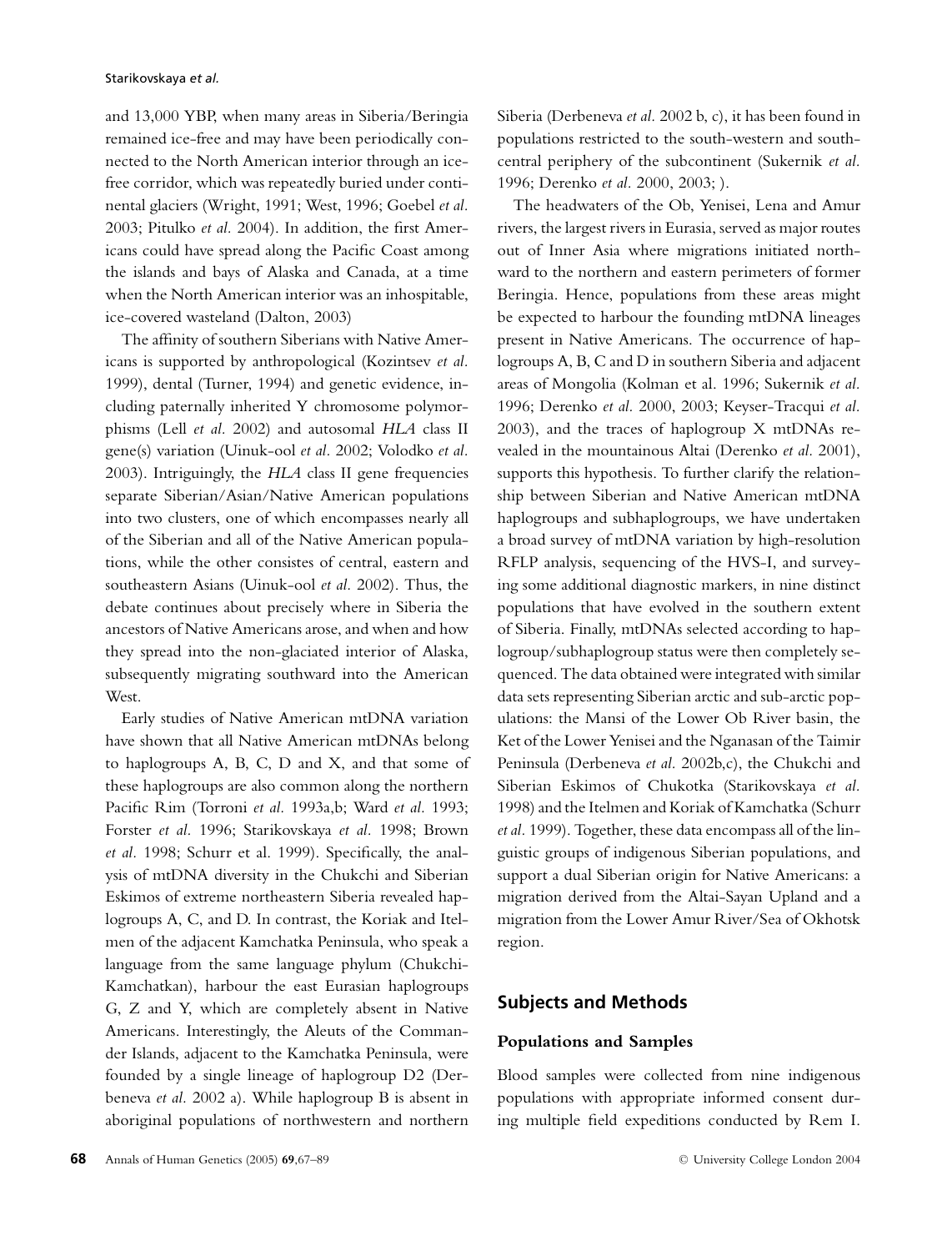

**Figure 1** Approximate location of Siberian populations analysed for mtDNA variation.

Sukernik, Elena B. Starikovskaya, and Natalia V. Volodko (Figure 1). The individuals who participated in these studies were interviewed and verified their family histories prior to blood being drawn, only from those subjects who were unrelated through at least three generations and lacked non-native maternal ancestors. A brief description of each population follows. Note that the Nivkhi, the Udegey and most of the Evenki samples are those previously surveyed by Torroni *et al.* (1993a). In that study, RFLP analysis with 14 restriction endonucleases and sequence analysis of a few selected HVS-I regions representing haplogroups A, C and D were performed.

*Tubalar* –The present study includes 72 Tubular, 27 individuals of whom were collected from the Tubalar admixed with Chelkan in the villages of Suronash, Tuloi and Artybash (Sukernik *et al.* 1996), while 45 are new samples drawn from the Tubalar in the villages of Pyzha, Tunzha, Paspaul, Salganda, Ynyrga, Kara-Koksha and Urlu-Aspak (Turochak and Choiski Districts, Altai Republic). The Tubalar and Chelkan are recent descendants of small hunting-gathering bands who a century ago occupied the coniferous forest zone (taiga) of northeastern Altai. They differ from numerous southern Altaians in culture, language, and physical appearance (Levin & Potapov, 1964).

*Tuvan* – The Tuvan are largely Turkic-speakers, and their total population size exceeds 100,000. A total of 95 Tuvan blood samples were collected across the Tuva Republic. Much of the Tuva Republic is situated in the south extreme of Siberia, with the taiga zone of Altai-Sayan ranges to the northwest, north and northeast, and the Mongolian arid sandy wastes to the south. Many families still perform nomadic/pastoral subsistence activities (Levin & Potapov, 1964).

*Buryat* - The Buryat are Mongolic-speakers who are regarded as a northern extension of the ethnic groups from Mongolia and former Manchuria (Levin & Potapov, 1964). At present, the total population size of the Russian Buryat is over 200,000. Geographically and culturally they are close to the Tuvan. Our sample consisted of 25 non-related individuals currently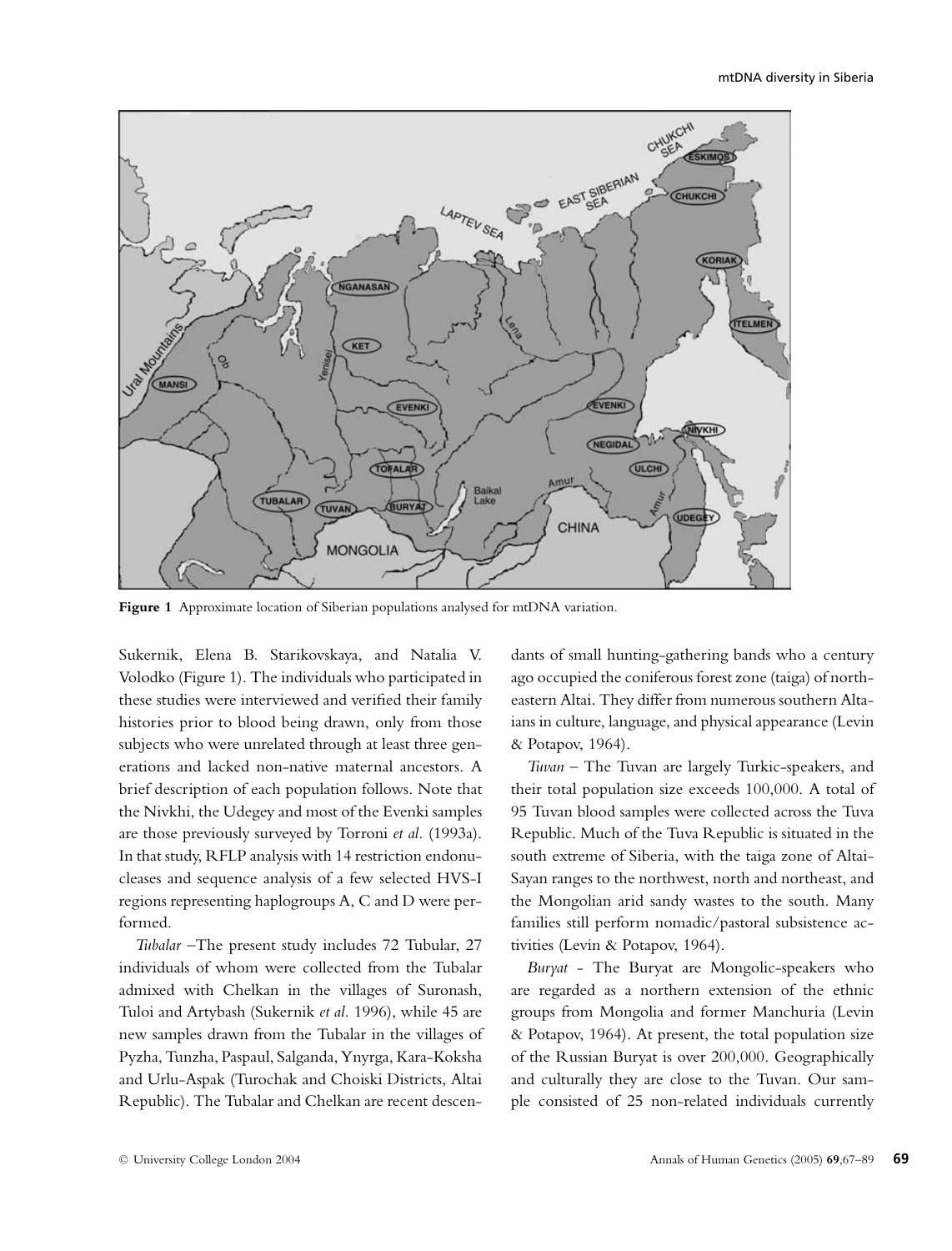residing in Kushun village (Nizhneudinsk District, Irkutsk Region), and represents the Buryat of the western Baikal Upland. The family history of a few of the individuals sampled indicated Tofalar ancestry through the maternal line.

*Tofalar (former Karagas)* – The Tofalar are a small tribe of hunters and reindeer breeders inhabiting the northern slopes of the Sayan mountain range. The current population, which totals less than four hundred individuals, is subdivided into two territorial groups, one residing in the western (the village of Upper Gutara) and the other in the eastern part of mountainous Sayan (the villages of Nerkha and Alygdzher). Originally, the Tofalar, as well as the Tubalar and Chelkan tribes of the northeastern Altai, spoke a Samoyed language of the Uralic language family, but later adopted a Turkic language (Levin & Potapov, 1964). Our sample included 46 individuals collected from Upper Gutara and Nerkha. Several current residents of Nerkha were born in the adjoining village of Alygdzher in the same Nizhneudinsk District, Irkutsk Region.

*Evenki* - The present study includes 71 Evenki mtD-NAs, of which 53 were collected from the Evenki living in the villages of Poligus and Surinda, located in the middle of the Stony Tunguska River basin (Torroni *et al.* 1993a), and 18 are new samples obtained from the Evenki inhabiting the Sea of Okhotsk region (Lell *et al.* 2002; Uinuk-ool *et al.* 2002). Most of the Evenki are hunters and reindeer breeders, with a total population of approximately 20,000. They speak the northern Tungusic language of the Altaic linguistic family, and inhabit the vast expanses of boreal forest extending from the Lower Yenisei in the west to the coast of the Okhotsk Sea in the east (Levin & Potapov, 1964).

*Negidal* – Thirty-three Negidal samples were analysed. They were collected from the village of Vladimirovka (Polina Osipenko District, Khabarovsk Region), and from the villages of Takhta, Tir, and Mago (Nikolaevskiy District, Khabarovsk Region). Genetically, the Negidals may represent the last remnants in the southern Okhotsk region of a culture based on the hunting of small sea mammals, which was first described by Middendorf (1869). In the late 1800s, several hundred Negidal lived in small settlements spread along the course of the Amgun, the left tributary of the Lower Amur, and the adjacent Tugur, which flow into the Sea

of Okhotsk. Subsequently, they have been admixed and influenced by the expanding Tungusic Evenki and Even tribes, and now speak a dialect belonging to the Tungusic language group (Levin & Potapov, 1964).

*Ulchi* – We analysed 87 samples, obtained from elderly Ulchi residing in Old and New Bulava, two neighbouring villages (Ulchi District, Khabarovsk Region). Until recently, the Ulchi were a well-defined tribe of hunters and fishermen dispersed along the lakes and the reaches of the Lower Amur. They speak a language of the Tungusic-Manchurian group. The Ulchi sampled are representative of the few hundred individuals who are left from several small Ulchi villages (Levin & Potapov, 1964; Black, 1988) that are no longer in existence.

*Nivkhi* – The 56 Nivkhi were collected from the village of Nekrasovka and from the tiny fishing settlements located in the northwestern part of Sakhalin Island (Torroni *et al.* 1993a). In traditional times, the Nivkhi were small sea mammal hunters of the Lower Amur/Southern Okhotsk region and numbered several thousands. The Nivkhi is a language isolate with no known affiliation to existing language families (Levin & Potapov, 1964; Black, 1988). At present, this population is subdivided into two adjoining groups, one in the lower-most Amur River and Amur delta, and the other in the northern part of Sakhalin.

*Udegey* - We extended the analysis of 46 Udegey mtD-NAs from the Gvasiugi village located in the central part of the Sikhote-Alin Range, Khabarovsk Region (Torroni *et al.* 1993a). This hunting-fishing group historically inhabited both slopes of the Sikhote-Alin Range, adjacent to the Sea of Japan, but are now on the brink of extinction. The Udegey language belongs to the southern branch of the Tungusic language group (Levin & Potapov, 1964; Krauss, 1988).

#### **mtDNA Analysis**

Genomic DNAs were extracted either from buffy coats or lymphoblast cell lines using standard procedures. To determine RFLP haplotypes, the entire mtDNA of each sample was amplified in ten overlapping PCR fragments (Torroni *et al.* 1993a; 1996). Each of the ten PCR segments was then digested with 14 restriction endonucleases (*Alu*I, *Ava*II, *BamH*I, *DdeI*, *Hae*II, *Hae*III, *Hha*I, *Hin*cII, *Hin*fI*, Hpa*I, *Mbo*I, *Msp*I, *Rsa*I,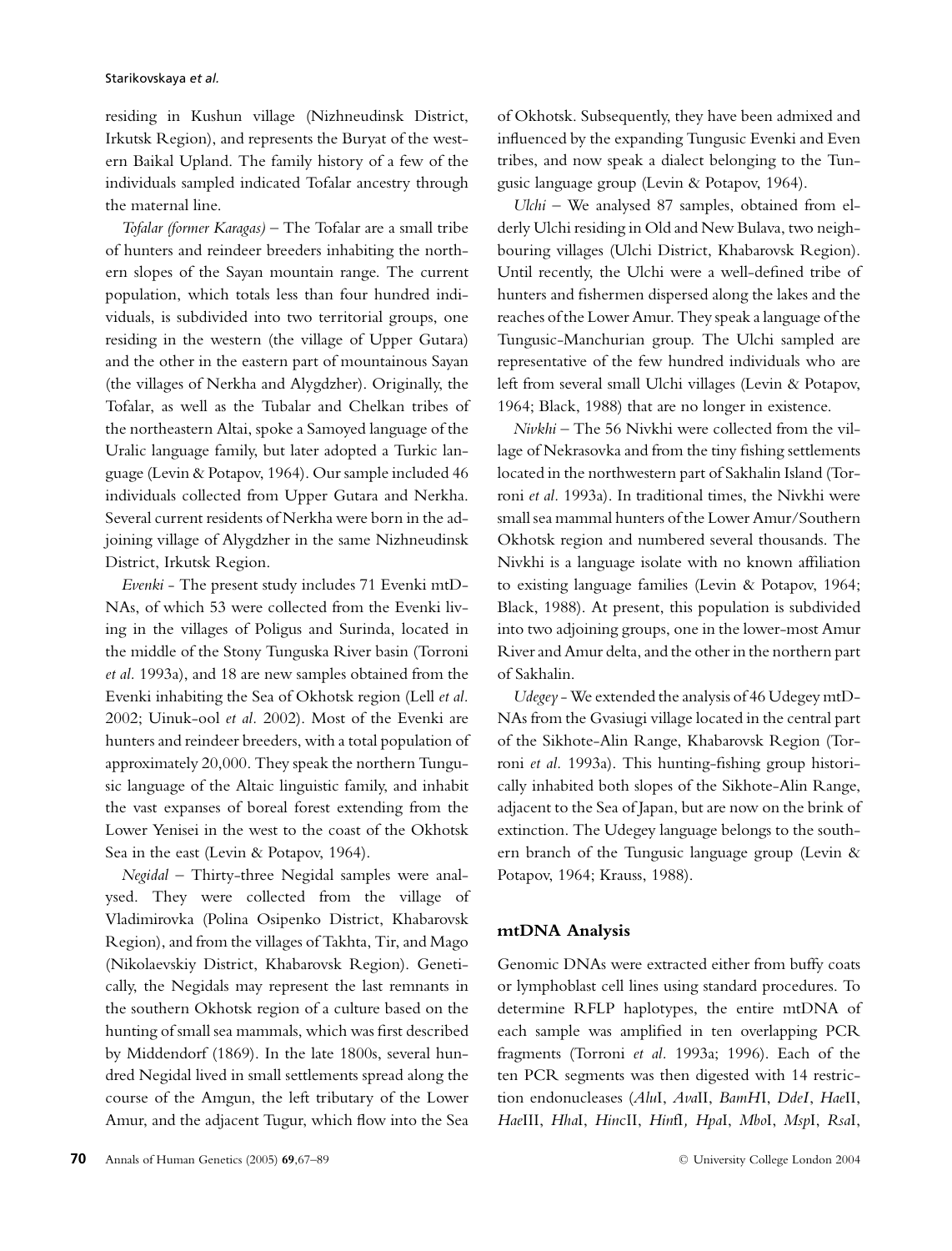and *Taq*I). In addition, all mtDNAs were screened for the presence/absence of the BstNI site at nucleotide position (np) 13704, the *Acc*I sites at nps 14465 and 15254, the *Bfa*I site at np 4914, the *Nla*III sites at nps 4216 and 4577, and the *Mse*I sites at nps 14766 and 16297. The polymorphism at np 12308 was also surveyed by using a mismatched primer that generates a *Hin*fI site when the A12308G mutation is present (Torroni *et al.* 1996). RFLP analysis was supplemented by sequencing of HVS-I, which was performed as described in Starikovskaya *et al.* (1998). In addition, selected mtDNAs representing major lineages and sublineages in Siberia were completely sequenced using cycle sequencing, "Big Dye Terminators" (ABI/Perkin-Elmer Cetus) dideoxy nucleotide terminators and an ABI Prism 3100 DNA Analyzer. Trace files were analysed using the Sequencher (v.4.0.5 GeneCode Corp.) software. During the course of the present and related studies 67 mtDNAs collected throughout Siberia and the adjacent Commander Islands were subjected to complete sequencing (Derbeneva *et al.* 2002a; Mishmar *et al.* 2003). Twenty of these 67 mtDNA sequences are new, and have been submitted to GenBank under accession codes AY519484-AY519497 and AY570524- AY570526, AY615359-615361.

## **Categorization of Haplotypes and Haplogroups**

The Siberian mtDNA types were categorized into haplogroups denoting monophyletic clusters of mitochondrial sequences that arose on the ancestral haplotype background (Torroni *et al.* 1993a, 1994, 1996; Forster *et al.* 1996; Macaulay *et al.* 1999; Finnila *et al.* 2001; Derbeneva *et al*. 2002 a, b, c; Herrnstadt *et al.* 2002; Mishmar *et al.* 2003). "Founder" or "ancestral" haplotypes (versus "derived" haplotypes) are those from which all other related haplotypes were "derived" through acquisition of new mutations. Haplogroups (subhaplogroups) are also referred to as mtDNA lineages of related mtDNA haplotypes. "Candidate" founders for Native American mtDNA haplogroups were identified by comparing the polymorphisms of similar haplotypes from Eurasia and the Americas. Relationships were confirmed and extended using complete mtDNA sequences.

#### **Phylogenetic analysis**

Phylogenetic relationships between 16 Siberian and two adjacent Native American populations of the North Pacific Rim (Aleut and Haida) were determined by the neighbor-joining algorithm using *DA* distances:

$$
D_A = 1 - \sum_{i}^{m} \sqrt{x_i y_i}
$$

where *m* is the number of subhaplogroups across populations and  $x_i$  and  $y_i$  are frequencies of the *i*-th mtDNA subhaplogroups in populations *X* and *Y*, respectively. *DA* distance is more efficient in obtaining a correct tree topology for a small number of loci (Takezaki & Nei, 1996).

#### **Results**

#### **mtDNA Diversity**

The mtDNAs of 531 maternally unrelated individuals from nine native Siberian populations were characterized by RFLP analysis and HVS-I sequencing (Table 1). The populations studied extend from the Northeastern Altai in the west to the Lower Amur/Sea of Okhotsk region in eastern Siberia. The overall distribution of mtDNA subhaplogroups across Siberia is shown in Table 2. Approximately, 66% of southern Siberian mtDNAs were found to belong to the "Asian" macrohaplogroup M (defined by presence of the 10394 *Dde*I and 10397 *Alu*I sites) and its derivatives. The remaining mtDNAs belonged to the macro-haplogroup N, lacking both the 10394 *Dde*I and 10397 *Alu*I sites, or alternatively having the 10394 *Dde*I site but lacking the 10397 *Alu*I site.

#### **Macro-haplogroup N mtDNAs**

Haplogroup A is defined by the 663 *Hae*III site and the HVS-I motif 16223-16290-16319-16362. It is rare but widespread, having been found in some Western and Middle Siberian populations such as the Mansi, Ket, Tubalar, Tuvan and Evenki (Torroni *et al.* 1993a; Sukernik *et al.* 1996; Derbeneva *et al.* 2002b,c; this study). Haplogroup A mtDNAs in these populations lack the mutation at np 16111 and are classified within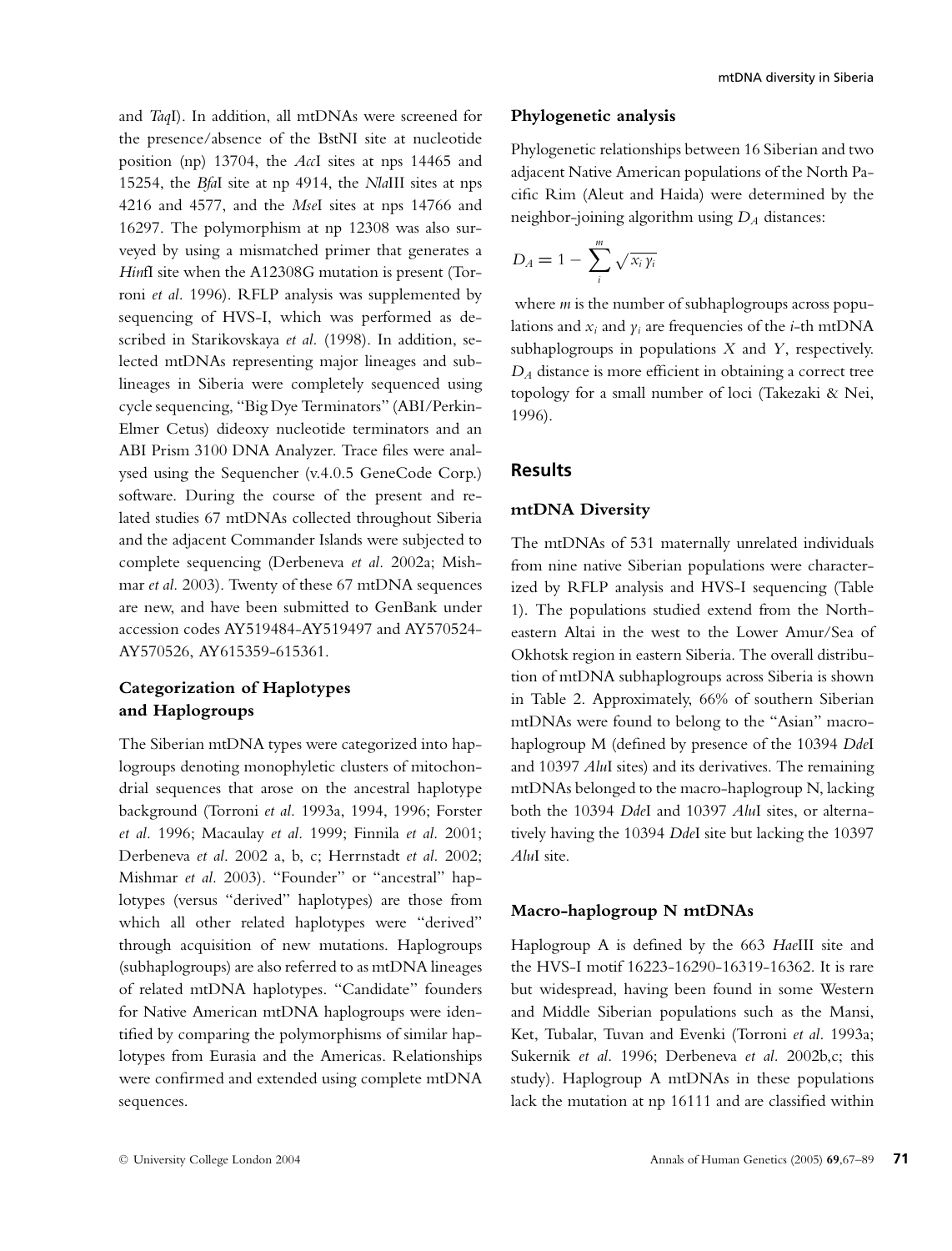|                  |                                                                 |                                                    | Populations and number of subjects <sup>a</sup> |                   |               |   |                                    |        |
|------------------|-----------------------------------------------------------------|----------------------------------------------------|-------------------------------------------------|-------------------|---------------|---|------------------------------------|--------|
| Haplogroup RFLPs |                                                                 | $HVS-1(-16000)$                                    | $_{\rm BR}$<br>YT<br>$\mathbb{E}$               | NH<br>Ë           | $\frac{G}{Z}$ | Б | S<br>$\sum_{i=1}^{n}$              | Total  |
| $\overline{A}$   | $+663e$                                                         | 362<br>290 319<br>223<br>192                       | $\infty$                                        |                   |               |   |                                    | ∝      |
|                  | $+663e$                                                         | 293319<br>290<br>242                               |                                                 |                   |               |   |                                    |        |
|                  | $+663e$                                                         | 319 362<br>290 293<br>223<br>086                   |                                                 |                   |               |   |                                    |        |
|                  | $+663e + 15606a$                                                | 319 356 362<br>290<br>223<br>189<br>039            |                                                 |                   |               |   |                                    |        |
|                  | $+663e + 15606a$                                                | 290 319 356 362<br>218 223<br>189<br>039           |                                                 |                   |               |   |                                    |        |
|                  | $+663e - 97511/ + 15606a$                                       | 319 356 362<br>290<br>223<br>189<br>39             |                                                 |                   |               |   |                                    |        |
|                  | $+663e - 97511/ + 15606a - 15883e$                              | 319 356 362<br>290<br>223<br>189<br>39             |                                                 |                   |               |   |                                    |        |
| $\overline{E}$   | $9bp$ del $-6022a$                                              | 519<br>217<br>136189<br>986                        |                                                 |                   |               |   |                                    |        |
|                  | 9bp del $-6022a - 9052n/ + 9612k$                               | 519<br>217<br>136189<br>986                        | $\mathbf{\sim}$                                 |                   |               |   |                                    |        |
| $_{\rm B3}$      | $9bp$ del $+13940f$                                             | 217 240 519<br>189                                 |                                                 |                   |               |   |                                    |        |
| $_{\rm H}$       | 9bp del                                                         | 519<br>217 261 317T<br>189<br>67                   |                                                 | $\mathbf{\Omega}$ |               |   |                                    |        |
|                  | $9bp$ del $-14766u$                                             | 217 261 356<br>189<br>$\overline{c}$               |                                                 |                   |               |   |                                    |        |
| $_{\rm B5}$      | 9bp del $(+/-$                                                  | 519<br>189 243<br>$\frac{40}{5}$                   |                                                 |                   |               |   |                                    |        |
|                  | $+14465s$<br>$9bp$ del $(+/-)$                                  | 148 189 218 266 243 519<br>$\frac{40}{5}$          |                                                 |                   |               |   |                                    |        |
|                  | $-15925$<br>$10971g + 15221j$<br>9bp del $(+/-)$ +4895k $(+/-)$ | 129 140 189 234 243 244 463 519<br>$\overline{11}$ |                                                 |                   |               |   |                                    |        |
| щ                | $+4732k - 12406h$ / $-12629b$                                   | 232A 249 304 311 519<br>89                         |                                                 |                   |               |   |                                    |        |
|                  | $+4732k - 12406h$ / - 12629b                                    | 189 232A 249 286 304 311<br>72                     |                                                 |                   |               |   |                                    |        |
|                  | $+4732k - 8391e - 12406h/ - 12629b$                             | 189 232A 249 286 304 311<br>72                     |                                                 |                   |               |   |                                    |        |
|                  | $-12406h/$                                                      | 304 327 519<br>89                                  | ↶                                               |                   |               |   |                                    |        |
|                  | $+545g - 9052n/ - 12406h/ - 13268g$                             | 172 304 519<br>62                                  |                                                 |                   |               |   |                                    |        |
| ≻                | $+7933j - 8391e$ $+/-$                                          | 266 304 519<br>231<br>26                           |                                                 |                   |               |   |                                    |        |
|                  | $+7933j - 8391e$ $(+/-)$ $-136081$                              | 266 304 519<br>231<br>26                           |                                                 |                   |               |   |                                    |        |
|                  | $-7641a + 7933j - 8391e (+/-)$                                  | 519<br>266 304 380<br>26231                        |                                                 |                   |               |   |                                    |        |
|                  | ートー<br>$-8391e$<br>$+7933j$                                     | 26 189 231 519                                     |                                                 |                   |               |   |                                    |        |
|                  | $\overline{\phantom{a}}$<br>÷<br>$-8391e$<br>$+7933j$           | 126 189 231 266 519                                |                                                 |                   | 5             | ∞ | $\mathbf{\sim}$<br>$\overline{10}$ | 35     |
|                  | $-8391e$<br>$+7933j$                                            | 126 189 266 519                                    |                                                 |                   |               |   |                                    |        |
|                  | ÷,<br>$-8391e$<br>$+7933j$                                      | 519<br>26 189 231 292                              |                                                 |                   |               |   |                                    |        |
|                  | ŗ,<br>8391e<br>$\overline{\phantom{a}}$<br>$+7933j$             | 519<br>26 189 266 292                              |                                                 |                   |               |   |                                    |        |
|                  | ÷,<br>$-8391e$<br>$+7933j$                                      | 519<br>266 292<br>26 189 231                       |                                                 |                   |               |   |                                    |        |
|                  | $\frac{1}{1}$<br>$-8391e$<br>$+7933j$                           | 519<br>26 189 231 266 294                          |                                                 |                   |               |   |                                    | $\sim$ |
|                  | ートー<br>$-8391e$<br>$+7933j$                                     | 519<br>266 399<br>26 140 189 231                   |                                                 |                   |               |   |                                    |        |
|                  | $-322e + 7933j - 8391e +$                                       | 26 189 231 266 519                                 |                                                 |                   |               | ഥ |                                    | m      |
|                  | $-8391e$ (+)<br>$-322e + 7933j$                                 | 093h 126 189 231 266 519                           |                                                 |                   |               |   |                                    |        |
|                  | $-8391e$ (+/-<br>$322e + 7933j$                                 | 126 189 231 266 294 519                            |                                                 |                   |               |   |                                    |        |
|                  |                                                                 |                                                    |                                                 |                   |               |   |                                    |        |

Table 1 mtDNA diversity in nine Siberian populations **Table 1** mtDNA diversity in nine Siberian populations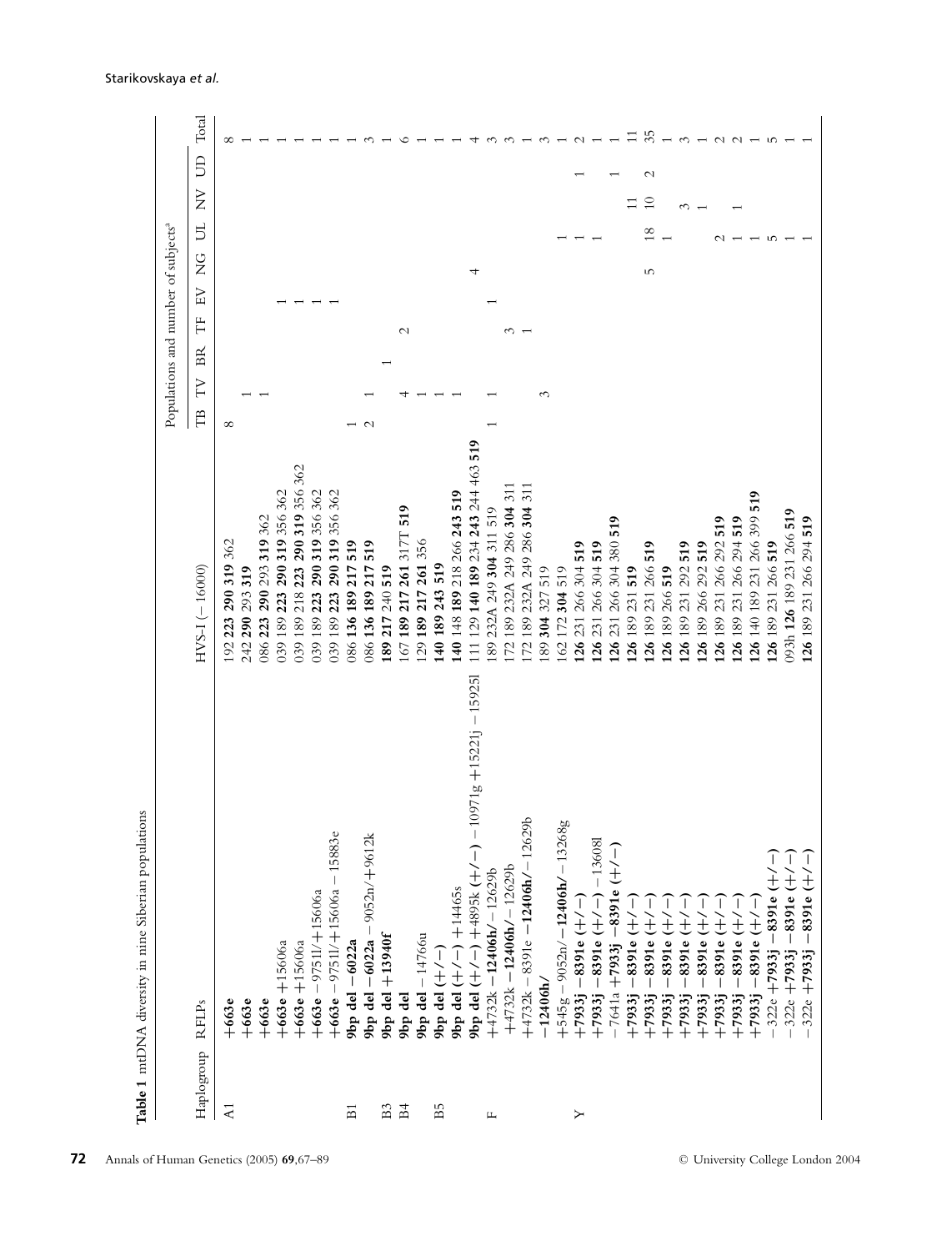| Table 1 continued                       |                                                        |                                 |                       |               |                                                 |               |    |               |                       |   |                |                       |
|-----------------------------------------|--------------------------------------------------------|---------------------------------|-----------------------|---------------|-------------------------------------------------|---------------|----|---------------|-----------------------|---|----------------|-----------------------|
|                                         |                                                        |                                 |                       |               | Populations and number of subjects <sup>a</sup> |               |    |               |                       |   |                |                       |
| Haplogroup                              | RFLPs                                                  | $HVS-1(-16000)$                 | E <sub>1</sub>        | N             | $_{\rm BR}$                                     | Ë             | EV | $\frac{C}{Z}$ | ら                     | È | $\beta$        | Total                 |
|                                         | $322e + 7933j - 8391e$ (+/-)                           | 126 189 266 519                 |                       |               |                                                 |               |    |               |                       |   |                |                       |
|                                         | $+7933$ j $-8391e$ $(+/-)$ 4bp ins                     | 519<br>126 189 231              |                       |               |                                                 |               |    |               |                       |   |                |                       |
|                                         | $+7933j - 8391e$ $(+/-)$ $+11900k$                     | 519<br>126 189 266 292          |                       |               |                                                 |               |    |               |                       |   |                |                       |
|                                         | $+7933$ j $-8391e$ ( $+/-$ ) $+11900k$                 | 519<br>126 189 231 266 292      |                       |               |                                                 |               |    |               |                       | 4 |                |                       |
|                                         | $+7935 - 8391e$ $+/ +141681$                           | 519<br>266<br>126 189 231       |                       |               |                                                 |               |    | $\mathcal{L}$ |                       |   |                |                       |
|                                         | $(+/-)-15375g$<br>$-853c/+7933j -8391e$                | 519<br>231<br>126 189           |                       |               |                                                 |               |    |               |                       |   |                |                       |
| Ξ                                       | $-7025a - 14766u$                                      | 519                             |                       |               |                                                 |               |    |               |                       |   |                |                       |
|                                         | 7025a -14766u                                          | 288 362                         | S                     |               |                                                 |               |    |               |                       |   |                |                       |
|                                         | $7025a - 14766u$                                       | 311519                          |                       | 3             |                                                 |               |    |               |                       |   |                |                       |
|                                         | $7025a - 9380f - 14766u$                               | 362519                          |                       |               |                                                 |               |    |               |                       |   |                |                       |
|                                         | $-7025a - 7598f + 14249f - 14766u$                     | 093 129 316 519                 |                       |               |                                                 |               |    |               |                       |   |                |                       |
| $>$ $-$                                 | $-4577q - 14766u + 15904u$                             | 153 298                         |                       |               |                                                 |               |    |               |                       |   |                |                       |
|                                         | $+4216q$ $(+/-)$ -13704t                               | 069 126 519                     |                       |               |                                                 |               |    |               |                       |   |                |                       |
|                                         | $+4216q$ (+/-) $-13704t$                               | 069 126 145 172 261 278         |                       |               |                                                 |               |    |               |                       |   |                |                       |
|                                         | $\overrightarrow{a}$<br>$+4216q -4685a$ $(+/-)$ +11001 |                                 |                       |               |                                                 |               |    |               |                       |   |                |                       |
|                                         | $+11414a - 13704t - 15254s$                            | 069 126 241                     |                       |               |                                                 |               |    |               |                       |   |                |                       |
| $\overline{D}$                          | $+4643k + 11329a + 12308g$                             | 356519                          | $\overline{10}$       |               |                                                 |               |    |               |                       |   |                |                       |
|                                         | $+4643k + 11329a + 12308g$                             | 311356519                       | $\tilde{\phantom{0}}$ |               |                                                 |               |    |               |                       |   |                | 3                     |
| 5                                       | $+12308g$                                              | 189 260 270 519                 |                       | $\mathcal{C}$ |                                                 |               |    |               |                       |   |                | $\sim$                |
|                                         | $+12308g$                                              | 192 241 256 270 287 304 325 399 | 4                     |               |                                                 |               |    |               |                       |   |                | 4                     |
|                                         | $+1718a + 12308g + 13634s$                             | 093 234 270                     |                       |               | 3                                               |               |    |               |                       |   |                |                       |
| Ď                                       | $+12308g$                                              | 519<br>29C 189 214 258 362      | $\mathcal{C}$         |               |                                                 |               |    |               |                       |   |                | $\sim$                |
|                                         | $+8249b/ -8994e(12705)$                                | 104 223 284 519                 |                       | $\mathcal{L}$ |                                                 |               |    |               |                       |   |                | $\sim$ $\sim$         |
| $\mathbb{R}\times \widehat{\mathbb{Z}}$ | $(-/-)$ +14465s (12705)                                | 189 223 278 519                 |                       |               |                                                 |               |    |               |                       |   |                |                       |
|                                         | $(5417)$ $(12705)$                                     | 111 129 223 257A 261            |                       | 3             |                                                 |               |    |               |                       |   |                | $\tilde{\mathcal{E}}$ |
|                                         | $(5417)$ $(12705)$                                     | 519<br>311<br>223 248 257A 261  | 5                     |               |                                                 |               |    |               |                       |   |                | $\mathbf{L}$          |
|                                         | $(5417) - 5742i(12705)$                                | 189223                          |                       |               |                                                 |               |    |               | $\sim$                |   |                |                       |
|                                         | $(5417) - 5742i(12705)$                                | 29 189 223 311                  |                       |               |                                                 |               |    |               |                       |   |                |                       |
|                                         | $(5417)$ $(12705)$ $-14258$ m/                         | 519<br>223                      |                       |               |                                                 |               |    |               | $\tilde{\mathcal{E}}$ |   | $\overline{1}$ |                       |
| R6                                      | $(-/-)$ -12282a                                        | 129 184i 190i 362 390 519       |                       |               |                                                 |               |    |               |                       |   |                |                       |
| $\stackrel{*}{\simeq}$                  | $\overline{(-)}$                                       | 192 243 309 390 519 527<br>145  |                       |               |                                                 |               |    |               |                       |   |                |                       |
| C1a                                     | $-7598f$ (+/+) $-13259$ o/                             | 298 325 327 356<br>223          |                       |               |                                                 |               |    |               |                       |   |                |                       |
| $\mathcal{C}$                           | $(+/-)$ - 13259o/                                      | 519<br>298327<br>223            | $\infty$              |               |                                                 |               |    |               |                       |   |                | $\circ$               |
|                                         | $5983g/(+/+/ - 13259o/$                                | 519<br>298327<br>223            |                       |               |                                                 | $\mathcal{C}$ |    |               |                       |   |                |                       |
|                                         | $(+/- +)$ -13259o/+15606a                              | 519<br>298327<br>223            |                       |               |                                                 |               |    |               |                       |   |                |                       |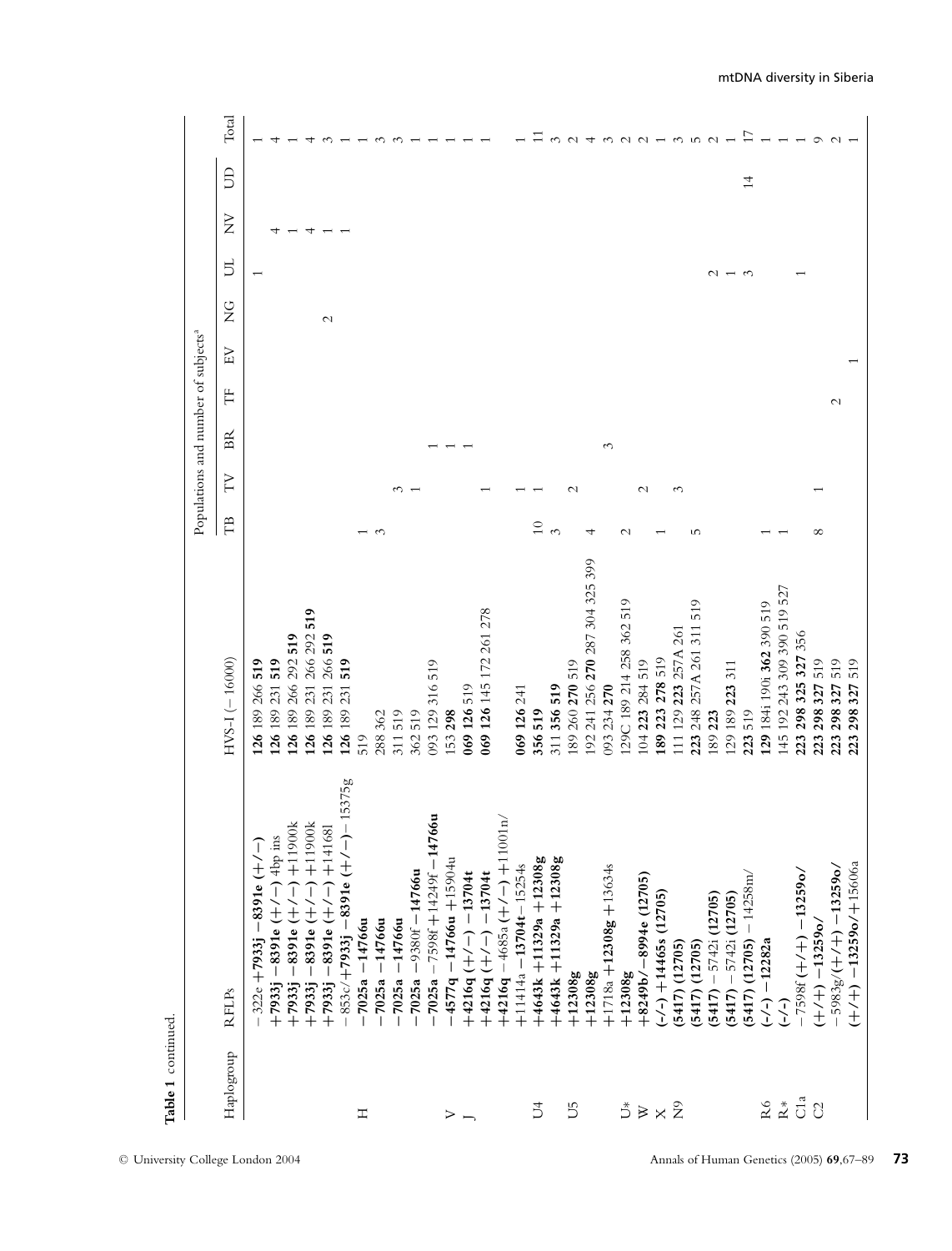|            |                                                                                |                                                                           |               |       | Populations and number of subjects <sup>a</sup> |                 |        |               |                 |                  |                 |                |
|------------|--------------------------------------------------------------------------------|---------------------------------------------------------------------------|---------------|-------|-------------------------------------------------|-----------------|--------|---------------|-----------------|------------------|-----------------|----------------|
| Haplogroup | <b>RFLPs</b>                                                                   | $HVS-1(-16000)$                                                           | TΒ            | NL    | $_{\rm BR}$                                     | Ë               | EV     | $\frac{G}{Z}$ | 5               | $\breve{\Sigma}$ | $\mathbf{B}$    | Total          |
|            | $-13259$ o<br>ディー                                                              | 32<br>298<br>223<br>$\overline{29}$                                       |               |       |                                                 |                 |        |               |                 |                  |                 |                |
|            | $-13259$ o<br>$+$ $+$                                                          | 519<br>327<br>298<br>264<br>223                                           |               |       |                                                 |                 |        |               |                 |                  |                 |                |
|            | $-13259$ o<br>$^{+}$<br>$\widetilde{+}$                                        | 519<br>327<br>311<br>298<br>223                                           | $\mathcal{C}$ |       |                                                 | 3               | m      |               |                 |                  |                 |                |
|            | 132590<br>$\overline{\phantom{a}}$<br>$^{+}$<br>¥                              | 519<br>327<br>298<br>223<br>219                                           |               |       |                                                 |                 |        |               |                 |                  |                 |                |
|            | 132590/<br>$\overline{\phantom{a}}$<br>$^+$<br>主                               | 519<br>327<br>311<br>298<br>294<br>23                                     |               |       |                                                 |                 |        |               |                 |                  |                 |                |
|            | 132590/<br>$\overline{\phantom{a}}$<br>$\frac{+}{+}$                           | 519<br>327<br>298<br>291<br>223                                           |               |       | $\mathcal{L}$                                   |                 |        |               |                 |                  |                 |                |
|            | $-13259$ o<br>ディー                                                              | 519<br>298<br>261<br>223                                                  |               |       |                                                 |                 |        |               |                 |                  |                 |                |
|            | $-13259$ o<br>$-12170g/$<br>$\begin{matrix} +\\ +\\ + \end{matrix}$            | 519<br>298327<br>295<br>291<br>249<br>223                                 |               |       |                                                 |                 |        |               |                 |                  |                 |                |
|            | $-13259$ o<br>$\frac{1}{2}$<br>$+52496(1)$                                     | 519<br>327<br>298<br>223                                                  |               | $\Xi$ |                                                 |                 | u w    |               |                 |                  | $\overline{10}$ | $\overline{c}$ |
|            | $-13259$ o.<br>$+8249b/$                                                       | 519<br>327<br>298<br>223<br>93                                            |               |       |                                                 |                 |        |               |                 |                  |                 |                |
|            | $-13259$ o.<br>ť<br>$+8249b/$                                                  | 519<br>298327<br>223<br>129<br>093                                        |               |       |                                                 |                 |        |               |                 |                  |                 |                |
|            | $-13259$ o<br>ť<br>$+8249b/$                                                   | 519<br>298327<br>232<br>223<br>190                                        |               |       |                                                 |                 |        |               |                 |                  |                 |                |
|            | $-13259$ o<br>ť<br>$+8249b/$                                                   | 519<br>259+A 298 327<br>223                                               |               |       |                                                 |                 |        |               | $\mathbf{\sim}$ |                  |                 | $\sim$         |
|            | $-13259$ o<br>ť<br>$+8249b/$                                                   | 519<br>327<br>298<br>291<br>$262 + C$<br>223                              |               |       |                                                 |                 |        | $\mathcal{L}$ |                 |                  |                 | $\sim$         |
|            | 132590<br>$-1715c$                                                             | 519<br>298 327<br>223<br>50                                               |               |       |                                                 |                 |        |               |                 |                  |                 |                |
|            | $-13259$ o<br>$\ddagger$<br>$\ddot{}$<br>$-1715c$                              | 519<br>327<br>298<br>150 223<br>29                                        |               |       |                                                 |                 |        |               |                 |                  |                 | $\sim$         |
|            | $-13259$ o<br>$\pm$<br>$\ddot{}$<br>$-1715c$                                   | 519<br>298327<br>223<br>129<br>93                                         |               |       |                                                 |                 |        |               |                 |                  |                 | $\sim$         |
|            | $-13259$ o<br>$\,$<br>ť<br>1715c                                               | 519<br>327<br>298<br>223<br>29                                            |               |       |                                                 | $\mathcal{C}$   |        |               |                 |                  |                 |                |
|            | $-13259$ o/ $+15606a$<br>$^{+}$<br>t<br>1715c                                  | 519<br>327<br>298<br>129 223<br>560                                       |               |       | ∾                                               |                 |        |               |                 |                  |                 |                |
|            | $-13259$ o/ $+15606a$<br>$\begin{array}{c} + \ + \ + \ + \end{array}$<br>1715c | 519<br>390<br>298 327<br>235<br>223<br>129<br>93                          |               |       |                                                 | $\approx$       |        |               |                 |                  |                 | $\tilde{c}$    |
|            | $1715c - 6850i$ ( $+7$ ) $-13259o/$ $+15606a$                                  | 519<br>327<br>298.<br>223<br>129<br>093                                   |               |       |                                                 |                 |        |               |                 |                  |                 |                |
|            | $-1715c$ (+/+) $-13259o/+15606a$                                               | 519<br>327<br>298<br>223<br>29                                            |               |       |                                                 |                 |        |               |                 |                  |                 | 4              |
|            | $+15606a$<br>$-1715c - 6850i$ (+/+) $-13259$ o/                                | 519<br>327<br>298<br>223<br>29                                            |               |       | $\mathcal{C}$                                   |                 |        |               |                 |                  |                 |                |
|            | $-13259$<br>$-10040 - 1715c$ ( $+/-$ )                                         | 519<br>327<br>298<br>223<br>29                                            |               |       |                                                 |                 |        |               |                 |                  |                 |                |
|            | $-13259$ o/<br>$\begin{matrix} + \\ + \end{matrix}$                            | 519<br>357<br>344<br>327<br>298<br>23                                     |               |       |                                                 |                 | $\sim$ |               |                 |                  |                 |                |
|            | $-13259$ o<br>一十八十                                                             | 519<br>357<br>344<br>327<br>223<br>$\overline{5}$                         |               |       |                                                 |                 |        |               |                 |                  |                 |                |
|            | $-13259$ o<br>ディー                                                              | 519<br>357<br>344<br>327<br>298<br>223<br>$\overline{5}$                  |               |       |                                                 | $\sim$ $\sim$   |        |               |                 |                  |                 |                |
|            | $-13259$ o<br>ディー                                                              | $\frac{1}{5}$<br>357<br>344<br>327<br>298<br>224<br>223<br>$\overline{5}$ |               |       | $\mathcal{L}$                                   |                 |        |               |                 |                  |                 |                |
|            | $-13259$ o/<br>$\begin{matrix} +\\ +\\ + \end{matrix}$                         | 519<br>344 357<br>327<br>298<br>223<br>209<br>$\overline{1}$              |               |       |                                                 |                 |        |               |                 |                  |                 |                |
|            | $-1715c$ ( $+/-$ ) $-13259$ o/                                                 | ਼<br>$\overline{5}$<br>357<br>327<br>298<br>223<br>167.<br>129<br>560     |               |       |                                                 |                 |        |               |                 |                  |                 |                |
|            | $+/-$ + $-13259$ o                                                             | 519<br>357<br>344<br>327<br>298:<br>261<br>223<br>188<br>$\overline{1}$   |               |       |                                                 |                 |        |               |                 |                  |                 |                |
|            | $(+/-)$ -13259o/                                                               | 519<br>357<br>344<br>327<br>298<br>223<br>167                             |               |       |                                                 |                 |        |               |                 |                  |                 |                |
|            | $5983g/(+/-)$ - 132590/                                                        | 519<br>357<br>327 344<br>298<br>223<br>171                                |               |       |                                                 | $\mathbf{\sim}$ |        |               |                 |                  |                 |                |
|            | $(+/-)$ - 13259o/                                                              | 51<br>327 344 357<br>298<br>223<br>171<br>093                             |               |       |                                                 |                 |        |               |                 |                  |                 |                |

#### Starikovskaya *et al.*

**74** Annals of Human Genetics (2005) **69**,67–89 C University College London 2004

**Table 1** continued.

Table 1 continued.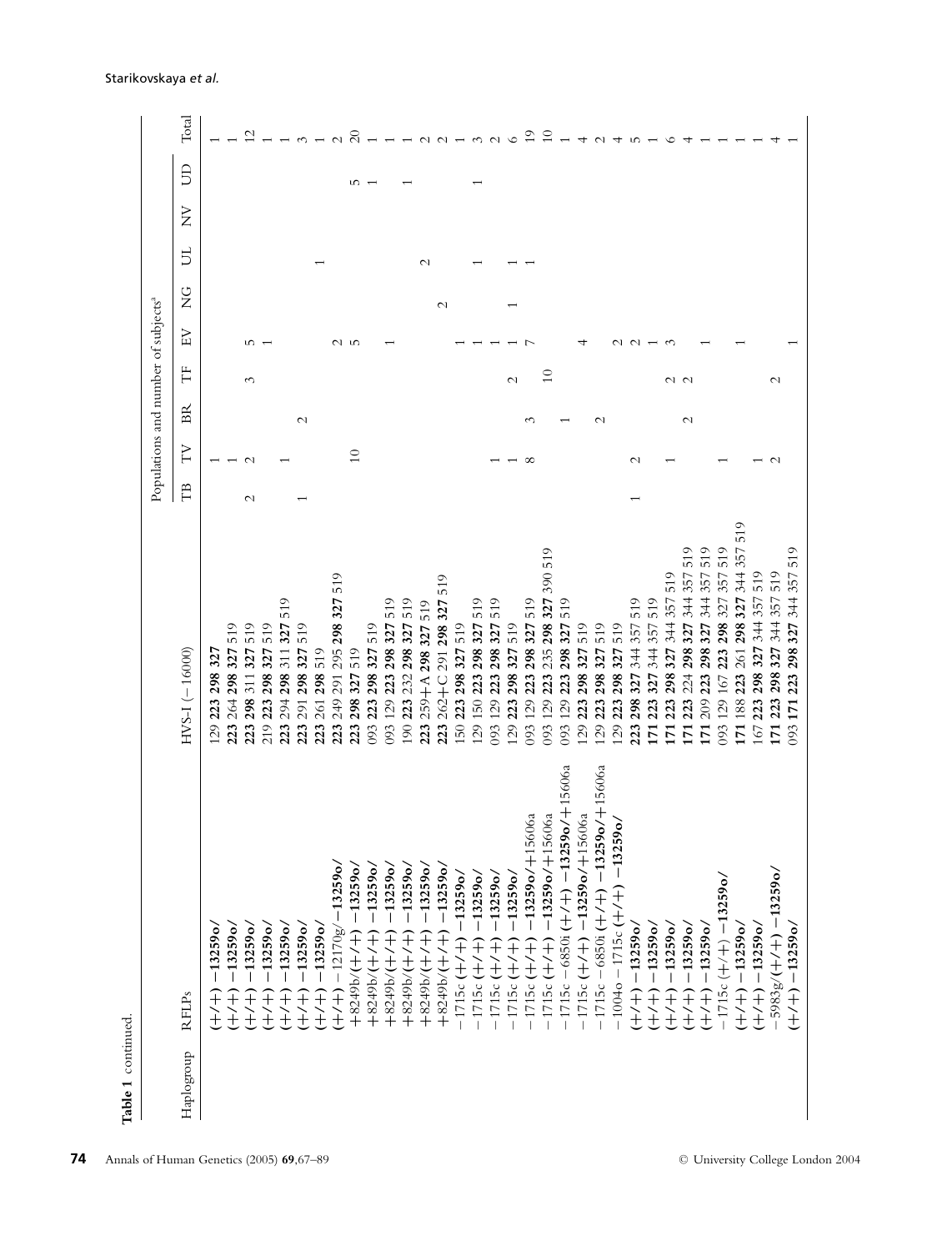|              |                                                        |                                                          |                |        | Populations and number of subjects <sup>a</sup> |     |                    |               |     |                                                |              |        |
|--------------|--------------------------------------------------------|----------------------------------------------------------|----------------|--------|-------------------------------------------------|-----|--------------------|---------------|-----|------------------------------------------------|--------------|--------|
| Haplogoup    | <b>RFLPs</b>                                           | $HVS-I$ (-16000)                                         | F <sub>B</sub> | YT     | $_{\rm BR}$                                     | Ë   | KH                 | $\frac{C}{Z}$ | 5   | $\rm \stackrel{\textstyle >}{\textstyle \sim}$ | $\mathbf{B}$ | Total  |
|              | $(+/-) - 13259$ o/                                     | 519<br>357<br>344<br>327<br>298<br>223<br>171<br>129 140 |                |        |                                                 |     |                    |               |     |                                                |              |        |
| $\mathbb{C}$ | $-14131 + 8249b/(+/+) - 13255$                         | 519<br>390<br>298327<br>288<br>223<br>093                |                |        |                                                 |     |                    |               |     |                                                |              |        |
|              | $-14131 (+7) - 132590$                                 | 519<br>390<br>298327<br>288<br>223<br>093                |                |        |                                                 |     |                    |               |     |                                                |              |        |
|              | $(+/-) - 13259$ o/                                     | 519<br>298<br>288<br>261<br>223                          |                | $\sim$ |                                                 |     |                    |               | LO. |                                                |              |        |
|              | $-13259$ o/<br>$+/-$                                   | 519<br>327 390<br>298<br>288<br>223                      |                |        |                                                 |     |                    |               |     |                                                |              |        |
|              | $-13259$ o/<br>$\begin{matrix} +\\ +\\ + \end{matrix}$ | 519<br>390<br>298327<br>288<br>223<br>093                |                |        |                                                 |     |                    |               |     |                                                |              |        |
|              | $-13259$ o/ $(3460)$<br>$+/-$                          | 519<br>390<br>298327<br>288<br>223<br>093                |                |        |                                                 |     |                    |               |     |                                                |              |        |
|              | $+/-$ +) $-13259$ o                                    | 519<br>518T<br>327<br>298<br>291<br>288<br>223<br>093    | $\mathcal{L}$  |        |                                                 |     |                    |               |     |                                                |              |        |
|              | $+/-$ + (+) $-13259$ o/                                | 519<br>500A<br>390<br>327<br>298<br>288<br>223<br>093    |                |        |                                                 |     |                    |               |     |                                                |              |        |
|              | $-1715c + 3397k (+/+) - 13259o/9bp$ ins                | 519<br>327<br>298:<br>288<br>223<br>148                  |                |        |                                                 |     |                    |               |     |                                                |              |        |
|              | S<br>$-1715c$ (+/+) $-13259o/9bp$ ir                   | 519<br>327<br>298<br>288<br>223<br>148                   |                |        |                                                 | w u |                    |               |     |                                                |              |        |
|              | $+1718e - 7297e + 1$ + 13259                           | $\frac{1}{5}$<br>327<br>288 298<br>223<br>148 164        |                |        |                                                 |     | $\scriptstyle\sim$ |               |     |                                                |              |        |
| $\Box$       | $-5176a (+/+)$                                         | 362<br>223                                               | ७              |        |                                                 |     |                    |               |     |                                                |              |        |
|              | キヘナ<br>$-5176a$                                        | 291 362<br>223                                           |                |        |                                                 |     |                    |               | 3   |                                                |              |        |
|              | ディナ<br>$-5176a$                                        | 368<br>362<br>223                                        |                |        |                                                 |     |                    |               |     |                                                |              |        |
|              | —<br>√<br>ť<br>$-5176a$                                | 362<br>223<br>174                                        |                |        |                                                 |     |                    |               |     |                                                |              |        |
|              | Ŧ<br>ť<br>$-5176a$                                     | 519<br>362<br>223                                        |                | $\sim$ |                                                 |     |                    |               |     |                                                |              |        |
|              | $\pm$<br>5176a                                         | 519<br>362<br>223<br>189                                 |                |        |                                                 |     |                    |               |     |                                                |              |        |
|              | $\frac{1}{\sqrt{2}}$<br>5176a                          | 519<br>362<br>263<br>223                                 |                |        |                                                 |     |                    |               |     |                                                |              |        |
|              | Ŧ<br>5176a                                             | 368<br>362<br>311<br>145                                 |                |        |                                                 |     |                    |               |     |                                                |              |        |
|              | Ŧ<br>$\hat{+}$<br>5176a                                | 368<br>362<br>274<br>223                                 |                |        |                                                 |     |                    |               |     |                                                |              |        |
|              | F<br>£<br>5176a                                        | 368<br>362<br>311<br>245<br>223                          | $\mathcal{L}$  |        |                                                 |     |                    |               |     |                                                |              |        |
|              | $\widehat{+}$<br>È<br>5176a                            | 290 362<br>232<br>223<br>093                             |                |        |                                                 |     |                    |               |     |                                                |              |        |
|              | $5176a (+/+)$                                          | 519<br>362<br>263<br>223<br>148                          |                |        |                                                 |     |                    |               |     |                                                |              |        |
|              | $-5971f(+/+)$<br>$-5176a$                              | 362<br>223                                               |                |        |                                                 |     |                    |               |     |                                                |              |        |
|              | $+1973g - 5176a + 7$                                   | 286 362<br>223                                           |                |        |                                                 |     |                    |               |     |                                                |              |        |
|              | 5176a $(+/-)$ +14583c                                  | 245 362<br>223                                           |                |        |                                                 |     |                    |               |     |                                                |              |        |
|              | 5176a $-8074a$ (+/+)                                   | 286 362<br>223                                           |                |        |                                                 |     |                    |               |     |                                                |              |        |
|              | 5176a - 9294e (+/+)                                    | 519<br>362<br>223                                        |                |        |                                                 |     |                    |               |     |                                                |              |        |
|              | 5176a $(+/-)$ +14465s (14470                           | 519<br>362<br>223                                        |                |        |                                                 |     |                    |               |     |                                                |              |        |
|              | 5176a $-7859$ j ( $+/-$ )                              | 519<br>362<br>263<br>223                                 |                |        |                                                 |     | $\mathcal{L}$      |               |     |                                                |              | $\sim$ |
|              | 5176a ( $+/+)$ ) +10407k                               | 519<br>362<br>223<br>129                                 |                |        |                                                 |     |                    | $\sim$        |     |                                                |              | $\sim$ |
|              | 5176a +7979e (+/+)                                     | 362<br>311<br>223<br>184                                 |                |        |                                                 |     |                    |               |     |                                                |              |        |
|              | $1715c - 5176a (+7+)$                                  | 362<br>223<br><b>342</b>                                 |                |        |                                                 |     |                    |               |     |                                                |              |        |

Table 1 continued. **Table 1** continued.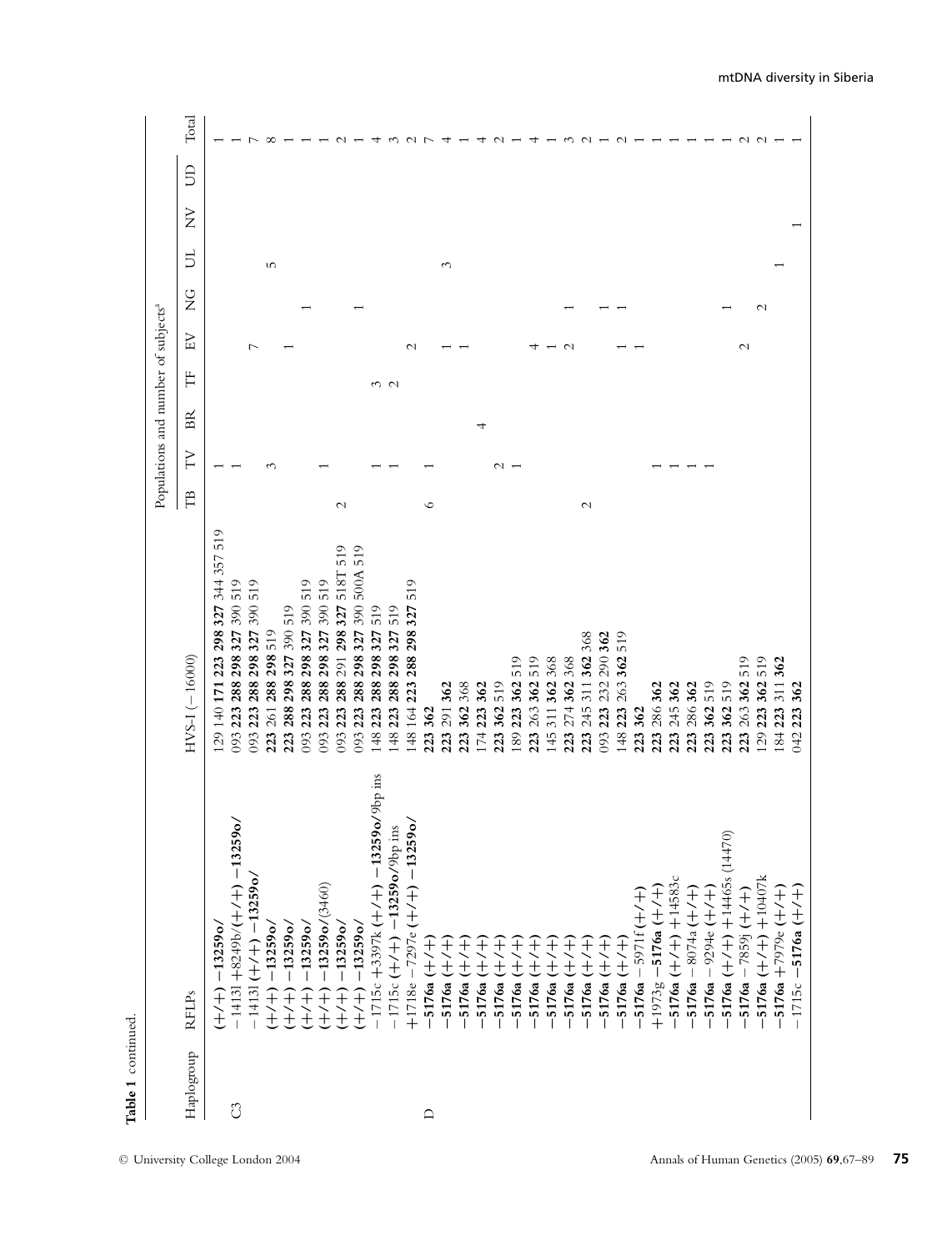|                  |                                                   |                                                        | Populations and number of subjects <sup>a</sup> |         |                                |                |   |       |
|------------------|---------------------------------------------------|--------------------------------------------------------|-------------------------------------------------|---------|--------------------------------|----------------|---|-------|
| Haplogroup RFLPs |                                                   | $HVS-1(-16000)$                                        | ВŘ<br>N<br>Ê                                    | EV<br>Ë | 5<br>$\frac{G}{Z}$             | $\overline{z}$ | S | Total |
|                  | $-1715c - 5176a (+/+)$                            | 223 362<br>214<br>042                                  |                                                 |         |                                | $\frac{1}{2}$  |   |       |
|                  | $-1715c - 5176a (+/+)$                            | 214 223 234 362<br>042                                 |                                                 |         |                                |                |   |       |
|                  | $-1715c - 5176a + 8865j (+7+)$                    | 223 362<br>172<br>042                                  |                                                 |         |                                |                |   |       |
| D <sub>1a</sub>  | $5176a (+/+)$                                     | 519<br>362<br>325<br>223                               |                                                 |         |                                |                |   |       |
| D <sub>3</sub>   | $5176a - 101801 (+7+)$                            | 319362<br>223                                          |                                                 |         |                                |                |   |       |
|                  | 951j --5176a -- 101801 (+/+) +15437e              | 319362<br>223                                          |                                                 |         | $\mathbf{\sim}$                |                |   |       |
|                  | 5176a - 101801 (+/+) +13717a +14923c +15437e      | 319362<br>223                                          | $\sim$                                          |         |                                |                |   |       |
|                  | 951j +4133q -5176a - 5823a - 101801 (+/+) +15437e | 243 319 362<br>239<br>223                              |                                                 |         |                                |                |   |       |
|                  | 5176a - 101801 (+/+) + 15437e                     | 519<br>173 215 223 319 362<br>172<br>093               |                                                 |         |                                |                |   |       |
| $\overline{D}4$  | 5176a $(+/-)$ +10646k                             | 290 362<br>223<br>093                                  |                                                 |         |                                |                |   |       |
|                  | 5176a ( $+/-$ ) $+10646k - 14015$                 | 290 362<br>232<br>223<br>093                           |                                                 |         |                                |                |   |       |
|                  | 5176a $(+/-+)$ +10646k                            | 362<br>261 294<br>232<br>223<br>093                    |                                                 |         | $\sim$                         |                |   |       |
|                  | 5176a $(+/-)$ +10646k                             | 290 362<br>232<br>223<br>093                           |                                                 |         | $\sim$ $\sim$<br>$\mathcal{L}$ |                |   |       |
|                  | 5176a +8249b/(+/+) +10646k                        | 290 362<br>261<br>232<br>223<br>093                    |                                                 |         |                                |                |   |       |
|                  | 5176a $(+/-)$ +10646k                             | 319 362<br>290<br>274<br>223<br>83                     |                                                 |         |                                |                |   |       |
|                  | 5176a +6915k (+/+) +10646k                        | 319 362 519<br>274 290<br>223<br>83                    |                                                 |         |                                |                |   |       |
|                  | ĢΟ<br>5176a $(+/-)$ +10646k -13268                | 519<br>342 362<br>319<br>290.<br>223 274<br>183<br>76  |                                                 |         |                                |                |   |       |
| D5               | 12705<br>$+4877a - 5176a (-/-) + 12026h/$         | 266362<br>223<br>189<br>172<br>092                     |                                                 |         |                                |                |   |       |
|                  | $-5176a$ (-/-) $+12026h/(12705)$                  | 266 362<br>223<br>189<br>164<br>126<br>092             | S                                               |         |                                |                |   |       |
|                  | (12705)<br>$-5176a$ (-/-) $+12026h$ /-132590      | 362<br>266<br>223<br>189<br>172<br>164<br>092          |                                                 |         |                                |                |   |       |
| $\vec{c}$        | $+1/7$ = 8000 $+1/1$                              | 519<br>223<br>129<br>017                               |                                                 |         |                                |                |   |       |
|                  | $(+/-+)$ $88018+/-0004+$                          | 519<br>129 223<br>093<br>117                           |                                                 |         | $\mathcal{C}$                  |                |   |       |
|                  | ディエ<br>$+4830n/+8198a$                            | 519<br>303<br>129 223<br>093<br>117                    |                                                 |         |                                |                |   |       |
|                  | 一十一<br>$+4830n/+8198a$                            | $\frac{519}{2}$<br>399<br>223<br>093 207<br>051<br>117 |                                                 |         |                                |                |   |       |
|                  | (十<br>十<br>十<br>$+9253k$<br>$+4830n/ +8198a$      | 519<br>311<br>129 223<br>093<br>117                    |                                                 |         |                                |                |   |       |
|                  | $+7+15494$<br>$+4830n/+8198a$                     | 519<br>223<br>129<br>117                               |                                                 |         |                                |                |   |       |
|                  | $+15494$<br>$+4830n/+8198a$                       | 519<br>223<br>207<br>129<br>093<br>117                 |                                                 |         |                                |                |   |       |
|                  | $+15494$<br>$+4830n/+8198a$                       | 519<br>399<br>244<br>223<br>207<br>093<br>117          |                                                 |         |                                |                |   |       |
|                  | +15494c<br>$(+89571 (+/+)$<br>$+4830n/+8198a$ -   | 519<br>399<br>223<br>093207<br>051<br>117              |                                                 |         |                                |                |   |       |
|                  | 一十八士<br>$+4830n/+6629a +8198a$                    | 519<br>223<br>129<br>017                               |                                                 |         |                                |                |   |       |
|                  | キトナ<br>$+4830n/+6629a +8198a$                     | 223 519<br>129<br>017 093                              |                                                 |         | m                              |                |   |       |
|                  | $+4830n/+6629a - 7658j + 8198a$                   | 519<br>313A<br>223<br>129<br>093<br>017                |                                                 |         |                                |                |   |       |
| G                | $+4830n/ -7598f(7600)$ (+/+)                      | 362<br>278<br>223<br>150<br>051                        |                                                 |         |                                |                |   |       |

#### Starikovskaya *et al.*

**76** Annals of Human Genetics (2005) **69**,67–89 C University College London 2004

**Table 1** continued.

Table 1 continued.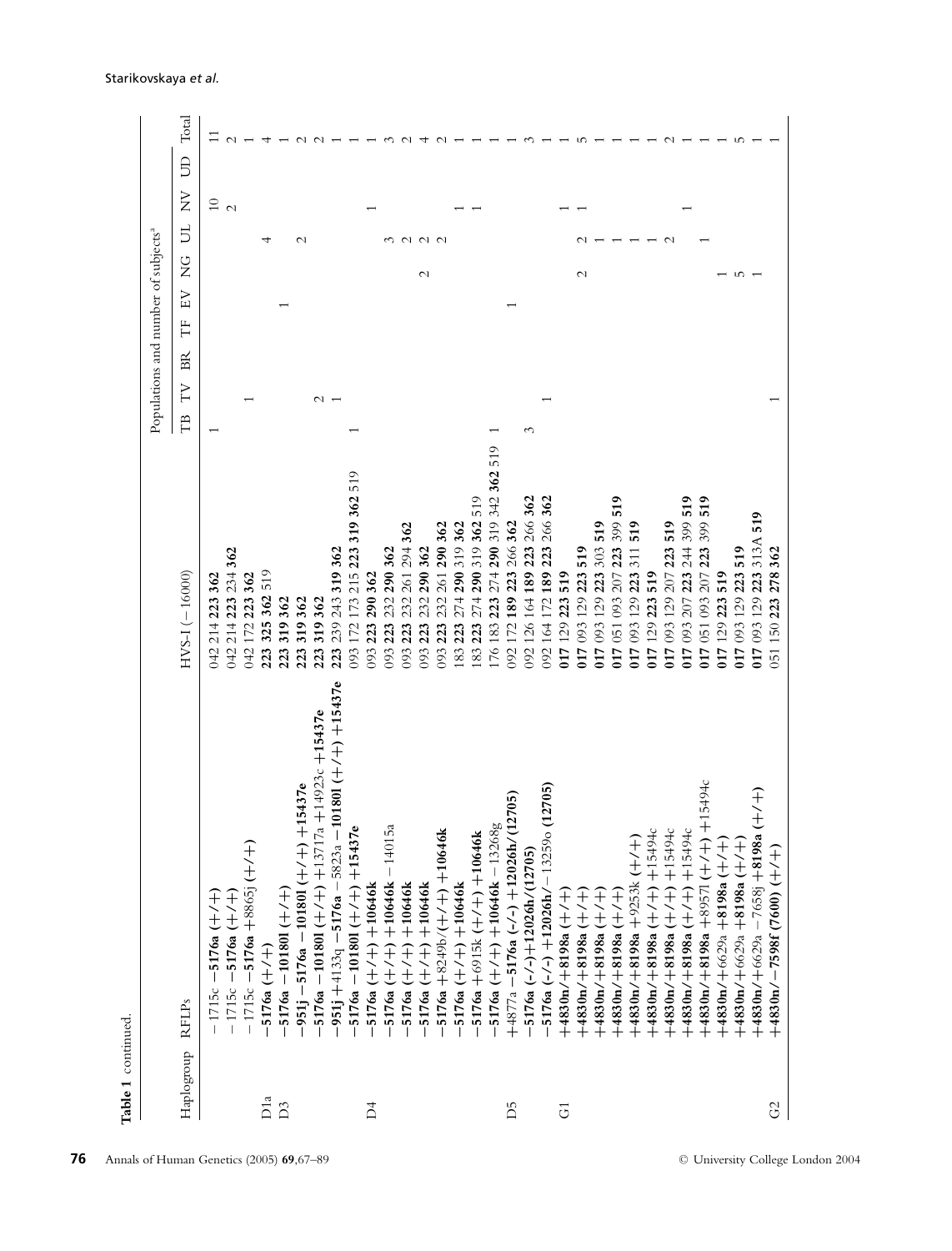|            |                                                                                                                                                                                                                                                                                                                                                                                                                                                                    |                                                                                                                                         |    |    |    | Populations and number of subjects <sup>a</sup> |                 |               |        |                |                         |       |
|------------|--------------------------------------------------------------------------------------------------------------------------------------------------------------------------------------------------------------------------------------------------------------------------------------------------------------------------------------------------------------------------------------------------------------------------------------------------------------------|-----------------------------------------------------------------------------------------------------------------------------------------|----|----|----|-------------------------------------------------|-----------------|---------------|--------|----------------|-------------------------|-------|
| Haplogroup | <b>RFLPs</b>                                                                                                                                                                                                                                                                                                                                                                                                                                                       | $HVS-1(-16000)$                                                                                                                         | Ê  | F  | Ã  | Ë                                               | EV              | $\frac{C}{Z}$ | Б      | $\overline{z}$ | $\overline{\mathsf{B}}$ | Total |
|            | $-12752a$<br>$+4830n/ -7598f(7600)$                                                                                                                                                                                                                                                                                                                                                                                                                                | 093 126 223 227 278 362                                                                                                                 |    |    |    |                                                 |                 |               |        |                |                         |       |
|            | $+4830n/ -7598f(7600)$ $(+/-)$                                                                                                                                                                                                                                                                                                                                                                                                                                     | 223 227 234 278 362                                                                                                                     |    |    |    |                                                 |                 |               |        |                |                         |       |
|            | $+4830n/ -7598f(7600)$ (+/+)                                                                                                                                                                                                                                                                                                                                                                                                                                       | 223 227 278 294 362                                                                                                                     |    |    |    |                                                 |                 |               |        |                |                         |       |
|            | $+4830n/ -7598f(7600) +8249b$                                                                                                                                                                                                                                                                                                                                                                                                                                      | 223 227 278 362 519                                                                                                                     |    |    |    |                                                 |                 |               |        |                |                         |       |
|            | $+4830n$ /-7598f (7600) - 9438e                                                                                                                                                                                                                                                                                                                                                                                                                                    | 220C 223 227 278 362                                                                                                                    |    |    |    |                                                 |                 |               |        |                |                         |       |
|            | $+4830n/ -7598f(7600)$ (+/+)                                                                                                                                                                                                                                                                                                                                                                                                                                       | 399<br>093 129 223 271 278 362                                                                                                          |    |    |    |                                                 |                 |               |        |                |                         |       |
| G3         | $+4830n/(+/+) -12406h$                                                                                                                                                                                                                                                                                                                                                                                                                                             | 223 274 362 390                                                                                                                         |    |    |    |                                                 |                 |               |        |                |                         |       |
|            | $+4830n/(+/+) -12406h$                                                                                                                                                                                                                                                                                                                                                                                                                                             | 274 362 390 519<br>093 223                                                                                                              |    |    |    |                                                 |                 |               |        |                |                         |       |
|            | $+4830n/(+/-) - 12406h$                                                                                                                                                                                                                                                                                                                                                                                                                                            | 519<br>274 320 362 390<br>223<br>560                                                                                                    |    |    |    |                                                 |                 |               |        |                |                         |       |
|            | 15172e<br>124061<br>$+4643k + 4830n/$                                                                                                                                                                                                                                                                                                                                                                                                                              | 519<br>362390<br>274<br>223<br>093                                                                                                      |    |    |    |                                                 |                 |               |        |                |                         |       |
|            | $+4830n/ -8858f$ ( $+/-$                                                                                                                                                                                                                                                                                                                                                                                                                                           | 215 223                                                                                                                                 |    |    |    |                                                 |                 |               |        |                |                         |       |
| S          | $+/- +$ ) $+14465s$ (14470)                                                                                                                                                                                                                                                                                                                                                                                                                                        | 293 298 319 519<br>223<br>84                                                                                                            |    |    |    |                                                 |                 |               |        |                |                         |       |
|            | $+/- +$ ) $+14465s$ (14470)                                                                                                                                                                                                                                                                                                                                                                                                                                        | 319<br>293 298<br>223<br>84 189                                                                                                         |    |    |    |                                                 |                 |               |        |                |                         |       |
|            | $+7+$ ) $+14465s$ (14470)                                                                                                                                                                                                                                                                                                                                                                                                                                          | 319<br>298<br>84 223                                                                                                                    |    |    |    |                                                 |                 |               | $\sim$ |                |                         |       |
|            | $+/- +$ ) $- 136081 + 14465s$ (14470)                                                                                                                                                                                                                                                                                                                                                                                                                              | 298319<br>84 223                                                                                                                        |    |    |    |                                                 |                 |               |        |                |                         |       |
|            | $-15047e$<br>$+3744e$ (+/+) $+14465s$ (14470)                                                                                                                                                                                                                                                                                                                                                                                                                      | 319<br>298<br>86 223                                                                                                                    |    |    |    |                                                 |                 |               |        |                | $\overline{ }$          |       |
| N          | 一十八十                                                                                                                                                                                                                                                                                                                                                                                                                                                               | 519<br>260 298 360<br>85 223                                                                                                            |    |    |    | S                                               |                 |               |        |                |                         |       |
|            | $(+/-+)$                                                                                                                                                                                                                                                                                                                                                                                                                                                           | 224 260 298 519<br>223<br>185<br>29                                                                                                     |    |    |    |                                                 |                 |               |        |                |                         |       |
|            | $-9052n/(+/-)$                                                                                                                                                                                                                                                                                                                                                                                                                                                     | 519<br>298 360<br>260<br>185 223                                                                                                        |    |    |    |                                                 |                 |               |        |                |                         |       |
| ΣŊ         | $(+/- + 0.8008 +$                                                                                                                                                                                                                                                                                                                                                                                                                                                  | 362 368<br>245 311<br>223                                                                                                               |    |    |    |                                                 |                 |               |        |                |                         |       |
|            | $(+/- + 98205$                                                                                                                                                                                                                                                                                                                                                                                                                                                     | 519<br>223<br>172<br>17 162delA                                                                                                         |    |    |    |                                                 |                 |               |        |                |                         |       |
|            | ディナ<br>$-4848e + 9820g$                                                                                                                                                                                                                                                                                                                                                                                                                                            | 519<br>362<br>73 223                                                                                                                    |    |    |    |                                                 |                 |               |        |                |                         |       |
|            | $(+/- + )$ 80200+ +2600+                                                                                                                                                                                                                                                                                                                                                                                                                                           | 519<br>223 232<br>209:<br>40 187                                                                                                        |    |    |    |                                                 |                 |               |        |                |                         |       |
|            | (十/十) 80286+ a2600+                                                                                                                                                                                                                                                                                                                                                                                                                                                | 519<br>209 223<br>187                                                                                                                   |    |    |    |                                                 |                 |               |        |                |                         |       |
|            | Ŧ<br>$-1667c/+4092e+9820g$                                                                                                                                                                                                                                                                                                                                                                                                                                         | 209 223 232 519<br>187                                                                                                                  |    |    |    |                                                 |                 |               |        |                |                         |       |
|            | Ŧ<br>$+5351f - 7853o + 9820g$ (+                                                                                                                                                                                                                                                                                                                                                                                                                                   | 179 189 223 362<br>29 152                                                                                                               |    |    |    |                                                 |                 |               |        |                |                         |       |
| QM         | $+3391e$ ( $+/-$                                                                                                                                                                                                                                                                                                                                                                                                                                                   | 316 362<br>223 234                                                                                                                      |    |    |    |                                                 |                 |               |        |                |                         |       |
|            |                                                                                                                                                                                                                                                                                                                                                                                                                                                                    | Total                                                                                                                                   | 27 | 95 | 25 | $\frac{4}{6}$                                   | $\overline{71}$ | 33            | 87     | 56             | 46                      | 531   |
|            | Note: RFLP sites are numbered from the first nucleotide of the enzyme recognition sequence. A "++" indicates the presence of the restriction site, a "-" the absence. The restriction<br>enzymes are given using the following single-letter code: $a = A l u l$ ; $b = A u l l$ ; $c = D d e l$ ; $e = H d e l$ ]; $f = H l u d$ ; $g = H l u f$ ; $h = H p d l$ ; $i = H p d l$ ; $j = M b o l$ ; $k =$<br>$m =$ BamHI; $n =$ HaeII; $o =$ HindI; $q =$ NaIII; r | = $Bfdi$ ; s = $Adci$ ; t = $Bx/Ni$ ; u = $Msei$ . A slash at the end of the restriction site implies the simultaneous presence/absence |    |    |    |                                                 |                 |               |        |                | $Real$ ; $l =$          | TaqI; |
|            | 9bp ins = 9bp COII/RANA <sup>19</sup> rtriplication; 9bp del = 9bp COII/RANA <sup>19</sup> deletion; 4bp ins = 4bp COII/RANA <sup>19</sup> insertion; h = heteroplasmy. Additional mutations in the coding<br>of a linked site due to the same nucleotide substitution. The presence/absence of the associated 10394 Ddd/10397 Alul sites is denoted through slash brackets (+/+), or (+/-)                                                                        |                                                                                                                                         |    |    |    |                                                 |                 |               |        |                |                         |       |

HVS-I mutations recognized also by RFLP analysis are shown only within the HVS–I sequence.  $^{\rm a}$  Population codes are as follows: TB = Tubalar; TV = Tuvan; BR = Buryat; TF = Tofala **=** Tubalar; TV **=** Tuvan; BR **=** Buryat; TF **=** Tofalar; EV Evenki; NG **=** Negidal; UL  $=$  Ulchi;  $NV$ **=** Nivkhi; UD **=** Udegey.

that differ from the revised Cambridge Reference Sequence (rCRS) (Andrews et al. 1999) are shown. Mutations are transitions, unless the base change is specified explicitly. The

that differ from the revised Cambridge Reference Sequence (rCRS) (Andrews et al. 1999) are shown. Mutations are transitions, unless the base change is specified explicitly. The

region verified through sequencing are shown in brackets. Founding RFLP/HVS-I haplotypes are shown in boldface. Only those nucleotide positions bet

**Table 1** continued.

Table 1 continued.

#### mtDNA diversity in Siberia

ween 16013 and 16520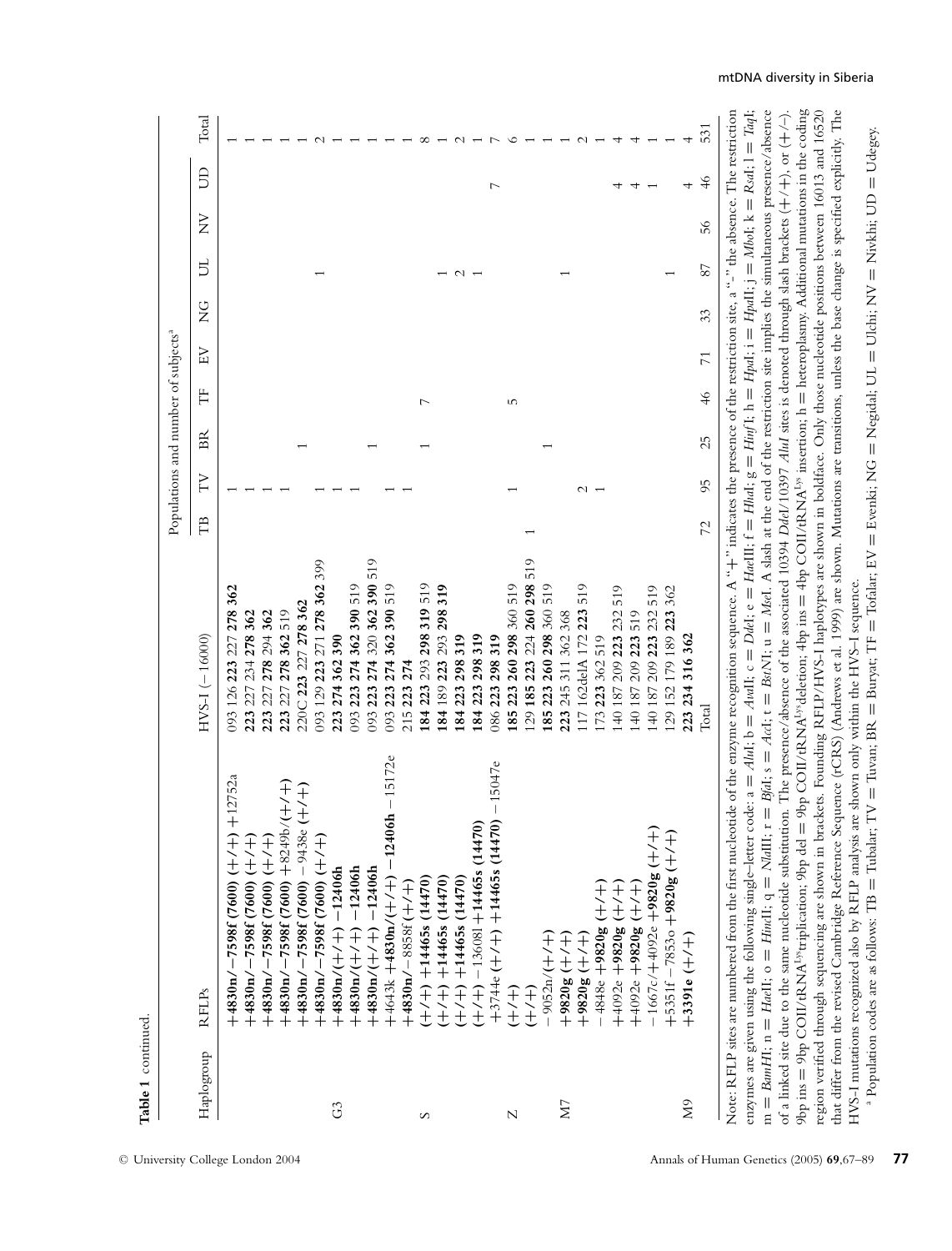**Table 2** Frequencies of mtDNA haplogroups (%) in 16 Siberian populations

| Haplogroup                | <b>MN</b><br>(98)        | $\mathop{\mathrm{KT}}$<br>(38) | <b>NS</b><br>(24)        | $_{\rm TB}$<br>(72)      | TV<br>(95)               | BR<br>(25)               | $\operatorname{TF}$<br>(46) | ${\rm EV}$<br>(71)       | NG<br>(33)               | $\ensuremath{\mathrm{UL}}$<br>(87) | ${\rm NV}$<br>(56)       | <b>UD</b><br>(46)        | $\ensuremath{\mathsf{IT}}$<br>(47) | $\rm KR$<br>(155)        | $\mathbb{C} \mathbb{H}$<br>(66) | ${\rm ES}$<br>(79)       |
|---------------------------|--------------------------|--------------------------------|--------------------------|--------------------------|--------------------------|--------------------------|-----------------------------|--------------------------|--------------------------|------------------------------------|--------------------------|--------------------------|------------------------------------|--------------------------|---------------------------------|--------------------------|
| A1                        | 3.1                      | 7.9                            | $\overline{\phantom{0}}$ | 11.1                     | 2.1                      | $\overline{a}$           | $\overline{\phantom{0}}$    | 5.6                      |                          |                                    |                          |                          | 6.4                                | 2.6                      | $\overline{a}$                  | $\overline{\phantom{0}}$ |
| A2                        | $\overline{a}$           | $\overline{a}$                 | $\overline{a}$           | $\overline{\phantom{a}}$ | $\overline{\phantom{0}}$ | $\overline{a}$           | $\overline{\phantom{a}}$    |                          |                          |                                    |                          |                          | $\overline{a}$                     | 2.6                      | 68.2                            | 77.2                     |
| B1                        | $\overline{\phantom{0}}$ | $\overline{a}$                 | $\overline{a}$           | 4.2                      | 1.1                      | $\overline{\phantom{0}}$ |                             |                          |                          |                                    |                          |                          | $\overline{\phantom{0}}$           | $\overline{a}$           |                                 |                          |
| B <sub>3</sub>            | $\overline{a}$           |                                | $\overline{\phantom{0}}$ | $\overline{\phantom{0}}$ | $\overline{\phantom{0}}$ | 4.0                      |                             |                          |                          |                                    |                          |                          |                                    | $\overline{a}$           |                                 |                          |
| B4                        |                          |                                | $\overline{a}$           | $\overline{\phantom{0}}$ | 5.3                      | $\overline{a}$           | 4.3                         |                          |                          |                                    |                          |                          |                                    |                          |                                 |                          |
| ${\rm B}5$                | $\overline{a}$           |                                | $\overline{a}$           | $\overline{a}$           | 2.1                      | $\overline{a}$           |                             | $\overline{a}$           | 12.1                     | $\overline{a}$                     |                          |                          |                                    |                          |                                 |                          |
| $\mathbf F$               | 1.0                      | 23.7                           | $\overline{a}$           | 1.4                      | 4.2                      | $\overline{\phantom{0}}$ | 8.7                         | 1.4                      | $\overline{a}$           | 1.1                                | $\overline{a}$           | $\overline{a}$           |                                    |                          |                                 |                          |
| $\mathbf Y$               | $\overline{\phantom{a}}$ | $\overline{a}$                 | $\overline{a}$           | $\overline{\phantom{0}}$ | $\overline{\phantom{0}}$ | $\overline{a}$           | $\overline{\phantom{a}}$    | $\overline{\phantom{0}}$ | 21.2                     | 37.9                               | 66.1                     | 8.7                      | 4.1                                | 9.7                      |                                 | $\overline{a}$           |
| $\boldsymbol{\mathrm{H}}$ | 14.3                     | 10.5                           | 8.4                      | 5.6                      | 4.2                      | 4.0                      | $\overline{\phantom{a}}$    | $\overline{a}$           | $\overline{a}$           | $\overline{a}$                     |                          | $\overline{\phantom{0}}$ | $\overline{a}$                     |                          |                                 |                          |
| V                         | 1.0                      | $\bar{ }$                      | $\overline{a}$           | $\overline{\phantom{0}}$ | $\overline{\phantom{0}}$ | 4.0                      | $\overline{\phantom{0}}$    | $\overline{a}$           |                          |                                    |                          |                          |                                    |                          |                                 |                          |
| J                         | 12.2                     | $\overline{\phantom{0}}$       | $\overline{a}$           | $\overline{a}$           | 2.1                      | 4.0                      | $\overline{a}$              |                          |                          |                                    |                          |                          |                                    |                          |                                 |                          |
| $\mathbf T$               | 7.2                      | $\overline{a}$                 |                          | $\overline{a}$           | $\overline{\phantom{0}}$ |                          | $\overline{a}$              |                          |                          |                                    |                          |                          |                                    |                          |                                 |                          |
| $\mathbf U$               | 25.4                     | 34.2                           | 25.0                     | 26.4                     | 3.2                      | 12.0                     | $\overline{\phantom{a}}$    |                          |                          |                                    |                          |                          |                                    |                          |                                 |                          |
| K                         | 3.1                      | $\bar{ }$                      | $\overline{a}$           | $\overline{\phantom{a}}$ | $\overline{\phantom{0}}$ | $\overline{a}$           |                             |                          |                          |                                    |                          |                          |                                    |                          |                                 |                          |
| W                         | $\overline{\phantom{a}}$ | 2.7                            | $\overline{a}$           | $\overline{\phantom{a}}$ | 2.1                      | $\overline{a}$           |                             |                          |                          |                                    |                          |                          |                                    |                          |                                 |                          |
| X                         | $\overline{a}$           | $\overline{a}$                 | $\overline{a}$           | 1.4                      | $\overline{\phantom{0}}$ |                          |                             |                          |                          |                                    |                          |                          |                                    |                          |                                 |                          |
| N <sup>9</sup>            |                          |                                | $\overline{a}$           | 6.9                      | 3.2                      | $\overline{a}$           |                             |                          | $\overline{a}$           | 6.9                                | $\overline{a}$           | 30.4                     |                                    |                          |                                 |                          |
| ${\bf R}$                 | $\overline{a}$           |                                | $\overline{a}$           | 2.8                      | $\overline{a}$           |                          |                             |                          |                          |                                    | $\overline{a}$           | $\overline{a}$           | $\overline{\phantom{a}}$           |                          |                                 |                          |
| C1a                       |                          | $\overline{a}$                 | $\overline{a}$           | $\overline{\phantom{0}}$ | $\overline{\phantom{0}}$ | $\overline{\phantom{0}}$ |                             |                          | $\overline{a}$           | 1.1                                | $\overline{a}$           |                          |                                    | $\overline{a}$           | $\overline{\phantom{0}}$        | $\overline{\phantom{0}}$ |
| $\rm C2$                  | 16.3                     | 15.8                           | 12.6                     | 16.7                     | 35.8                     | 40.0                     | 50.0                        | 57.8                     | 9.1                      | 6.9                                | $\overline{\phantom{0}}$ | 17.4                     | 2.1                                | 23.8                     | 4.5                             | 2.5                      |
| C <sub>3</sub>            | 1.0                      | $\overline{\phantom{0}}$       | 20.8                     | 2.8                      | 7.4                      | $\overline{a}$           | 10.9                        | 14.1                     | 6.1                      | 5.7                                | $\overline{a}$           | $\overline{\phantom{0}}$ | 12.8                               | 12.3                     | 6.1                             | $\overline{\phantom{0}}$ |
| $\mathbf D$               | 6.2                      | 2.6                            | 8.3                      | 12.5                     | 9.5                      | 16.0                     | $\overline{\phantom{a}}$    | 18.3                     | 18.2                     | 4.6                                | 23.2                     | $\overline{a}$           | $\overline{a}$                     | $\overline{\phantom{0}}$ | $\overline{a}$                  |                          |
| D <sub>1</sub> a          | $\overline{\phantom{0}}$ | $\overline{a}$                 | $\overline{\phantom{0}}$ | $\overline{\phantom{0}}$ | $\overline{\phantom{0}}$ | $\overline{a}$           | $\overline{a}$              | $\overline{\phantom{0}}$ | $\overline{\phantom{0}}$ | 4.6                                | $\overline{\phantom{0}}$ | $\overline{\phantom{0}}$ | $\overline{a}$                     | $\qquad \qquad -$        | $\qquad \qquad -$               |                          |
| D2                        | $\overline{\phantom{0}}$ | $\overline{\phantom{a}}$       | $\overline{a}$           | $\overline{\phantom{0}}$ | $\overline{\phantom{0}}$ | $\overline{a}$           | $\qquad \qquad -$           | $\overline{\phantom{0}}$ | $\overline{\phantom{0}}$ | $\overline{\phantom{0}}$           | $\overline{\phantom{0}}$ |                          | $\qquad \qquad -$                  | $\overline{\phantom{0}}$ | 10.6                            | 15.2                     |
| D <sub>3</sub>            | 1.0                      | $\overline{\phantom{a}}$       | 16.7                     | 1.4                      | 3.2                      | $\overline{\phantom{0}}$ | $\qquad \qquad -$           | 1.4                      | $\overline{\phantom{0}}$ | 2.3                                | $\overline{a}$           | $\overline{a}$           | $\qquad \qquad -$                  | 1.3                      | 1.5                             | 5.1                      |
| D4                        | $\overline{a}$           | $\overline{a}$                 | 4.2                      | 1.4                      | $\overline{\phantom{0}}$ | $\overline{\phantom{0}}$ | $\overline{a}$              | $\overline{\phantom{0}}$ | 6.1                      | 10.3                               | 5.4                      |                          |                                    | $\overline{a}$           |                                 |                          |
| D <sub>5</sub>            | 1.0                      | $\overline{a}$                 | $\overline{\phantom{0}}$ | 4.2                      | 1.1                      | $\overline{a}$           | $\overline{a}$              | 1.4                      | $\overline{a}$           | $\overline{a}$                     | $\overline{a}$           | $\overline{a}$           |                                    | $\overline{a}$           | $\overline{a}$                  |                          |
| G1                        | $\overline{\phantom{0}}$ | $\overline{a}$                 | $\overline{a}$           | $\qquad \qquad -$        | $\overline{\phantom{0}}$ | $\overline{a}$           | $\overline{\phantom{0}}$    | $\overline{a}$           | 27.2                     | 10.3                               | 5.4                      | $\overline{\phantom{0}}$ | 68.1                               | 41.9                     | 9.1                             | $\overline{\phantom{a}}$ |
| ${\rm G2}$                | 6.1                      |                                | $\overline{a}$           | $\overline{a}$           | 6.3                      | 4.0                      | $\overline{\phantom{a}}$    | $\overline{\phantom{0}}$ | $\overline{a}$           | 1.1                                | $\overline{a}$           | $\overline{\phantom{a}}$ | $\overline{a}$                     | $\overline{a}$           |                                 | $\overline{\phantom{a}}$ |
| G <sub>3</sub>            | $\overline{\phantom{0}}$ |                                | $\overline{a}$           | $\overline{a}$           | 4.3                      | $4.0\,$                  | $\overline{a}$              | $\overline{\phantom{a}}$ | $\overline{a}$           | $\overline{a}$                     |                          | $\overline{a}$           | $\overline{a}$                     |                          |                                 |                          |
| $\mathbf S$               | $\overline{a}$           | $\overline{a}$                 |                          | $\overline{a}$           | $\overline{\phantom{0}}$ | 4.0                      | 15.2                        | $\overline{a}$           | $\overline{a}$           | 4.6                                | $\overline{a}$           | 15.2                     | $\overline{\phantom{a}}$           | $\overline{a}$           |                                 |                          |
| Ζ                         | $\qquad \qquad -$        | 2.6                            | 4.2                      | 1.4                      | 1.6                      | 4.0                      | 10.9                        |                          |                          |                                    |                          | $\overline{a}$           | 6.4                                | 5.8                      |                                 |                          |
| $\mathbf M$               | 1.0                      | $\overline{a}$                 | $\overline{a}$           | $\overline{a}$           | 1.6                      | $\overline{\phantom{0}}$ | $\overline{\phantom{a}}$    |                          | $\overline{a}$           | 2.3                                | $\overline{a}$           | 28.3                     | $\overline{\phantom{0}}$           | $\overline{a}$           |                                 |                          |

Note: inferred from published data as follows: MN – Mansi (Derbeneva *et al.* 2002b); KT – Ket, NS - Nganasan (Derbeneva *et al*. 2002c); IT – Itelmen, KR – Koriak (Schurr *et al.* 1999); CH – Chukchi, ES – Eskimos (Starikovskaya *et al.* 1998). The double-letter code for populations in this study is given as in Table 1.

subhaplogroup A1 (Forster *et al.* 1996). In contrast, the Chukchi and Eskimo haplogroup A mtDNAs harbour the 16111 transition and belong to the same A subhaplogroup (A2) found in Native Americans (Starikovskaya *et al.* 1998). Thus, the homeland of A2 is most likely a Beringian refuge area, from where it subsequently expanded into the New World (Forster *et al.* 1996; Starikovskaya *et al.* 1998; Saillard *et al.* 2000). In the course of the present study, we completely sequenced two A1 mtDNAs (one Mansi from the Lower Ob and one Ket from the Lower Yenisei River) previously defined at the RFLP/HVS-I level (Derbeneva*et al.* 2002 b, c). While their control region harbored the CA deletion

sequenced by Kong *et al.* (2003), harboured the same ancestral motif characterizing the A1 mtDNA subgroup in the Ket and Mansi. However, haplogroup A2 mtDNAs, as noted in both the Chukchi and Native Americans, can be easily distinguished by the additional transitions at nps 8027 and 12007 (Ingman *et al.* 2000; Herrnstadt *et al.* 2002; Mishmar *et al.* 2003; Silva *et al.* 2003).

at nps 522-523, the coding region showed five transitions at nps 663, 1736, 4248, 4824 and 8794. These mutations apparently predated the split of A2 from A1, since they are also found in A2 mtDNAs (Ingman *et al.* 2000; Mishmar *et al.* 2003). Interestingly, two haplogroup A mtDNA samples from China, which were completely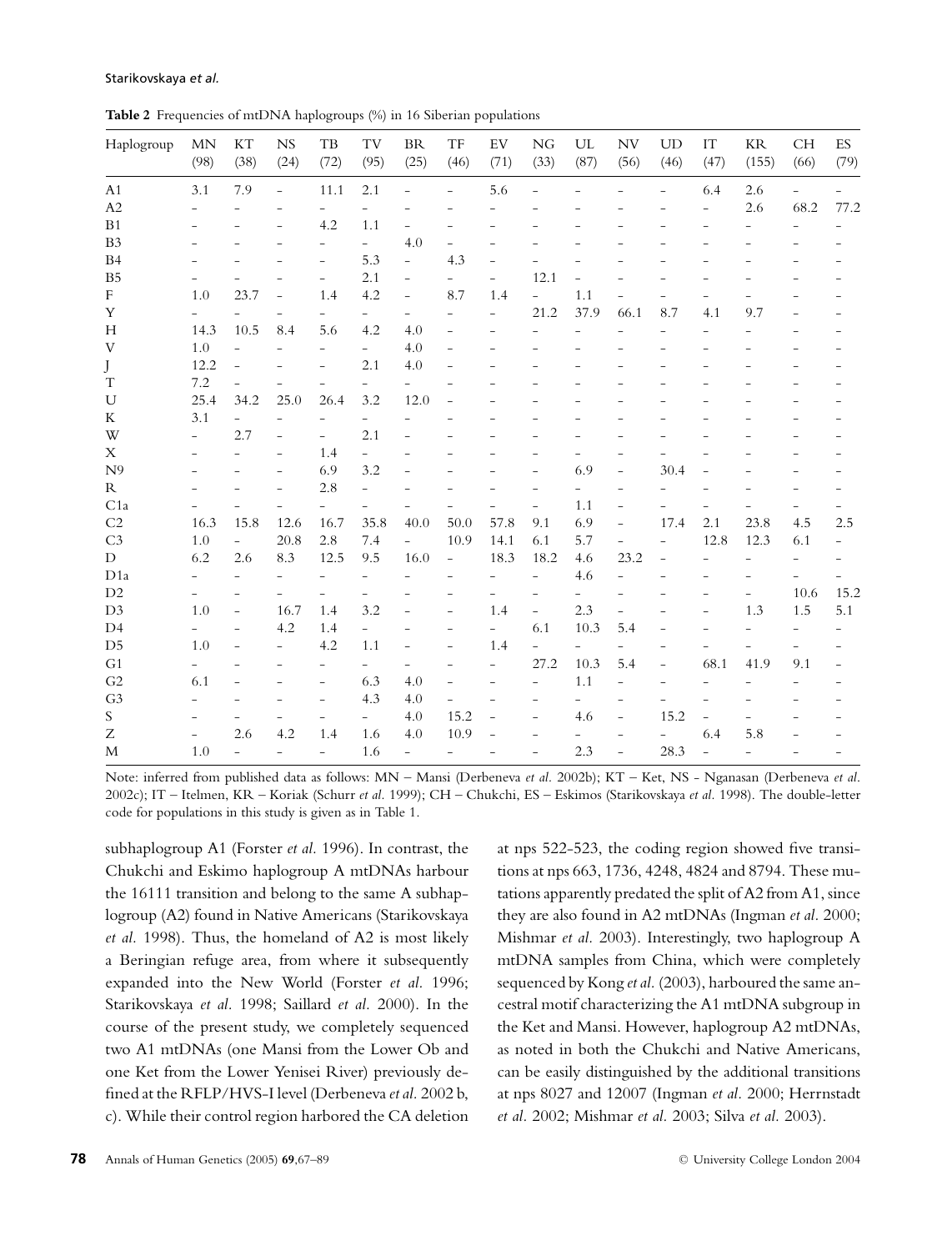

**Figure 2** Schematic phylogeny of haplogroup B mtDNAs found in Native Siberians and Native Americans. The phylogeny is rooted from macrohaplogroup N as inferred from the complete sequences of Siberian/Asian haplogroup A, B, and Y (Ingman *et al.* 2000; Herrnstadt *et al*. 2002; Mishmar *et al*. 2003; this study). Mutation positions, relative to the revised Cambridge Reference Sequence (Andrews *et al.* 1999), are transitions unless the base change is specified. Underlining indicates recurrent mutations. Founding motifs are shown in bold type.

Haplogroup B mtDNAs are defined by the 9-bp deletion at nps 8281-8289 and the control-region motif 16189-16519. Several subhaplogroups of B have been delineated in Siberians (Table 1). B1 mtDNAs were found in a Tubalar and a Tuvan. They are distinguished by the 6022 *Alu*I site loss and the control region motif 16086-16136-16189-16217-16519 (Table 1). A similar (at the HVS-I level) haplogroup B mtDNA has been detected in the skeletal remains exhumed from a 2000 yearold cemetery in northern Mongolia (Keyser-Tracqui *et al.* 2003). The complete sequence of the Tubalar mtDNA revealed five mutations (Figure 2) (499, 827, 4820, 13590, and 15535) which are shared with the Native American haplogroup B mtDNAs sequenced by Ingman *et al.* (2000) while two mutations (6023 and 6413) are shared with some, but not all, Asian haplogroup B mtDNAs (Ingman *et al.* 2000; this study). At the coding region level, the Native American branch (B2) of haplogroup B (Herrnstadt *et al.* 2002) differs from B1 for the additional transitions at nps 3547, 4977, 6473, 9950, 11177 and the lack of the mutations at nps 6023 and 6413. We also sequenced the haplogroup B mtDNA found in the Buryat (Table 1). It lacked three (499, 4820, 13590) of the transitions shared by the Siberian B1 and the Native American B2. In addition, its coding region harboured seven transitions, and we classified this mtDNA within the novel subhaplogroup B3. An additional subset of B mtDNAs, which we designated B4, is defined by the HVS-I motif 16189-16217-16261 (Table 1) and was observed in five Tuvans and two Tofalars. This mtDNA subset seems to be widely dispersed in adjacent Mongolia and China (Kolman *et al.* 1996; Yao *et al.* 2000, 2002). We sequenced two B4 mtDNAs (one Tuvan and one Tofalar) and compared them with those obtained from Korean and Samoan haplogroup B mtD-NAs (Ingman *et al.* 2000). The comparison showed that they all share the coding region variants 709, 5465, 9123, and 10238, suggesting that subhaplogroup B4 originated in either central or southeastern Asia. Finally, we observed two Tuvan and four Negidal mtDNAs belonging to subhaplogroup B5 (Kolman *et al.* 1996; Yao *et al.* 2002). This lineage, in contrast to the other subsets of B, harbours the 10394 *Dde*I site. The complete sequence of one Negidal B5 mtDNA revealed numerous mutations (Figure 2). A similar complete mitochondrial genome was reported in a Japanese cardiomyopathy patient (Shin *et al.* 2000). Lineage B5 is most likely widespread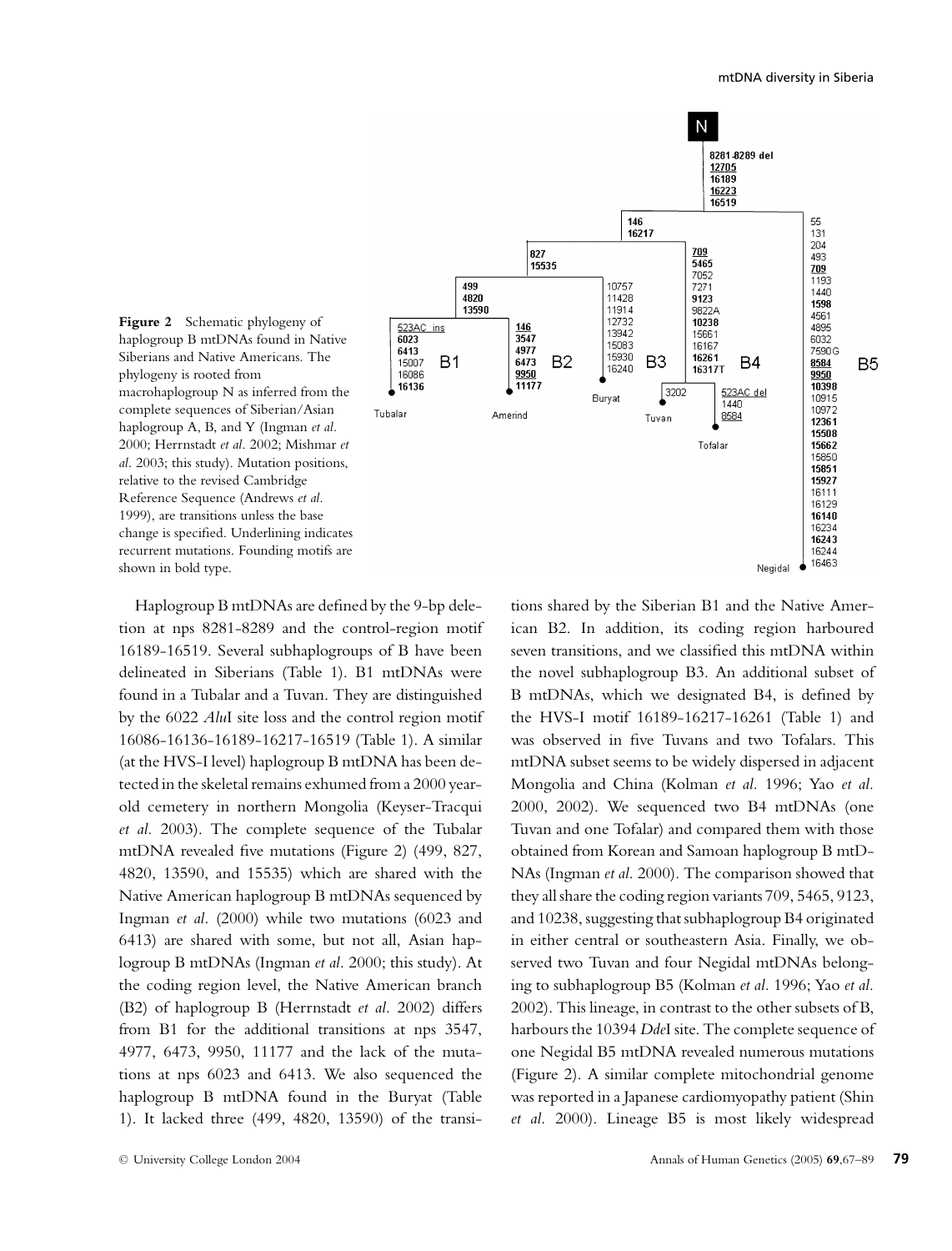in central/eastern Asia since it has been previously described at the RFLP/HVS-I level in a few Mongolians (Kolman *et al.* 1996), Chinese (Yao *et al.* 2000; 2002), and one Tuvan (Derenko *et al.* 2000). Overall, our analysis of haplogroup B mtDNAs from southern Siberia has revealed four distinct subhaplogroups (B1, B3, B4 and B5), but only one (B1) is closely related to B2, the branch of B found in Native Americans.

Haplogroup F mtDNAs characterized by the 4732 *Rsa*I site, the lack of the 12406 *Hpa*I/*Hin*cII and 12629 *Ava*II sites, and the HVS-I motif 16189-16232A-16249- 16304-16311, were observed in the Tubalar, Tofalar, and Tuvan of the Altai-Sayan, the Mansi of the Lower Ob River, and the Ket and Evenki of the Middle Yenisei River (Derbeneva *et al.* 2002a,c, this study). A related mtDNA type was found in three Tuvan and one Ulchi but it lacked the 4732 *Rsa*I site and was very different in HVS-I. Thus, this mtDNA type appears to be more closely related to the one which is common in Tibet (Torroni *et al.* 1994).

Haplogroup Y is characterized by the 7933 *Mbo*I and 10394 *Dde*I sites, the lack of the 8391 *Hae*III site, the control-region motif 16126-16519, and was first localized in the Russian Far East (Torroni *et al.* 1993a; Schurr *et al.* 1999). The complete sequence of one Ulchi haplogroup Y mtDNA revealed five coding region transitions (3834, 7933, 8392, 14178, 14693) that distinguish haplogroup Y from other Asian haplogroups of the macro-cluster N (Mishmar *et al.* 2003). Haplogroup Y is restricted to the Lower Amur/Sea of Okhotsk region and adjacent Kamchatka. It reaches its maximum frequency in Sakhalin Island, where it represents 66% of the Nivkhi mtDNAs (Tables 1 and 2). Since Y has a limited geographic range and shows a relatively low level of intra-group diversity, it must be of recent origin, arising long after the migration of the progenitors of Native Americans to the New World.

A new unique "east" Eurasian haplogroup within macrohaplogroup N was found in three Tuvan, six Ulchi and 14 Udegey. It harbours transitions at nps 12705 and 16223 and is defined by the transition at np 5417. Several "west" Eurasian haplogroups, including H, V, J, U4, U5, W, and X, were also detected. Their confinement to the south-west part of Siberia might be indicative of an Upper Paleolithic dispersal from the Middle East/southeastern Europe, the traces of which have not been erased by subsequent migrations and gene flow. Alternatively, a relatively recent gene flow mediated by women of European/West Asian ancestry could have occurred at the time of the expanding Mongolian Empire.

#### **Macro-haplogroup M mtDNAs**

Haplogroup C is defined by the 13262 *Alu*I site and the HVS-I motif 16223-16298-16327. It is the most common and widespread throughout Siberia and can be divided into several subhaplogroups. One of these, which we termed C1 (Figure 3), is defined by the HVS-I transition at np 16325. It was found in one Ulchi of the Lower Amur, and has previously been reported in two Mongols and one Kirgiz (Kolman *et al.* 1996; Comas *et al.* 1998). The Ulchi C mtDNA with the HVS-I transition at np 16325 was completely sequenced and compared with Native American and Asian haplogroup C mtDNAs (this study). All were found to share the motif 3552A-9545-11914-13263-14318-16327, but the Ulchi mtDNA, in addition to the transition at np 16325, also harboured the deletion in HVS-II of nps 290- 291 ubiquitously present in Amerindian haplogroup C mtDNAs (Ingman *et al.* 2000; Moraga *et al.* 2000; Malhi *et al.* 2001). Network analysis confirmed that the Ulchi mtDNA (C1a) and Native American mtDNA (C1b) are the most similar, while many of the Tuvan, Tofalar, Evenki, Nganasan, Udegey and Koriak complete sequences are distinguished by the HVS-I/coding region motif 2233 ins-6026-11969-15204 (Mishmar *et al.* 2003; this study), and are members of a different cluster that we termed C2. This lineage appears to be the most common and widespread in Siberia (Table 2). An additional lineage of haplogoup C has been discerned through complete sequencing of one of the Nganasan and Ulchi mtDNA samples (this study), and one Tuvan mtDNA with 3460A primary LHON mutation (unpublished data of Volodko *et al.*). We termed this lineage C3 as it lacked the coding region motif 2233 ins-6026-11969-15204 but has the control region variant marked by 16288. At the HVS-I level it has been observed not only in the populations of southern Siberia but also among the circumpolar groups, the Nganasan, Chukchi, Koriak and Itelmen (Starikovskaya *et al.* 1998; Schurr *et al.* 1999; Derbeneva *et al.* 2002 b,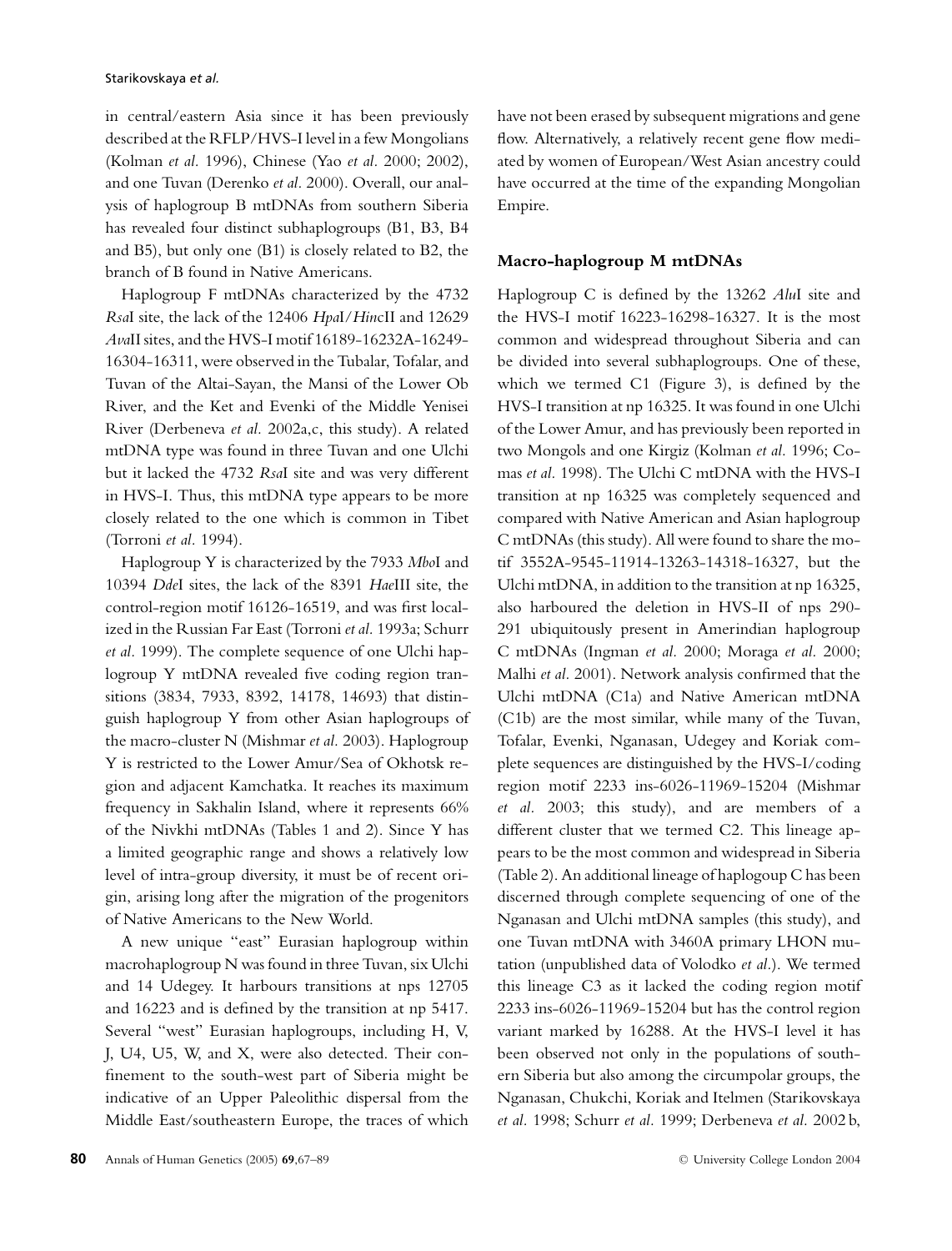

**Figure 3** Schematic phylogeny of haplogroup C, D, S and Z mtDNAs found in Native Siberians in comparison with their Native American counterparts. The phylogeny is rooted from macrohaplogroup M. Note that a transition at np 13879 in the Amerindian D1b mtDNA was erroneously shown in the legend of Figure 4 by Derbeneva *et al.* (2002a).

c). The network analysis of haplogroup C2 and C3 complete sequences has revealed several distinct sublineages. Thus, the sublineage marked by 3816 (C2) is particularly widespread, being shared by the Buryat, Kirgiz, Koriak, Udegey, Tuvan and Nganasan haplogroup C mtDNA samples that were subjected to complete sequencing (Ingman et al. 2000; Mishmar et al.2003; this study). It is worth noting the reversion in HVS-I of the 16327 mutation, which was found to characterize a C haplotype shared by three Tuvan and six Ulchi mtDNA samples (Table 1).

Haplogroup D is defined by the lack of the 5176 *Alu*I site and the HVS-I motif 16223-16362. The majority of the haplogroup D haplotypes from southern Siberia did not exhibit sub-haplogroup-specific mutations, and thus they were attributed to a general haplogroup D category. However, we were able to identify at least five

distinct sub-clusters (D1-D5) branching off from the root of D. Lineage D1 is defined by the HVS-I transition at np 16325 and was found exclusively in four Ulchi of the Lower Amur. This transition is typically observed in Native American D mtDNAs (Torroni *et al.* 1993b; Moraga *et al.* 2000; Mahli *et al.* 2001, 2003) but has never been observed in central-eastern Asian populations (Kolman *et al.* 1996; Comas *et al.* 1998; Yao *et al.* 2002; Keyser-Tracqui *et al.* 2003). Thus, the sharing of the mutation at np 16325 in the Lower Amur and the Americas suggests a possible association between the Lower Amur and Native Americans.

Subhaplogroup D2 harbours the 8700 *Alu*I site and lacks the 3315 *Hae*III site in the presence of the HVS-I transition at np 16271. Complete sequence analyses show that overall it is defined by the motif 3316- 7493-8703-9536-11215-11959-16129-16271. Lineage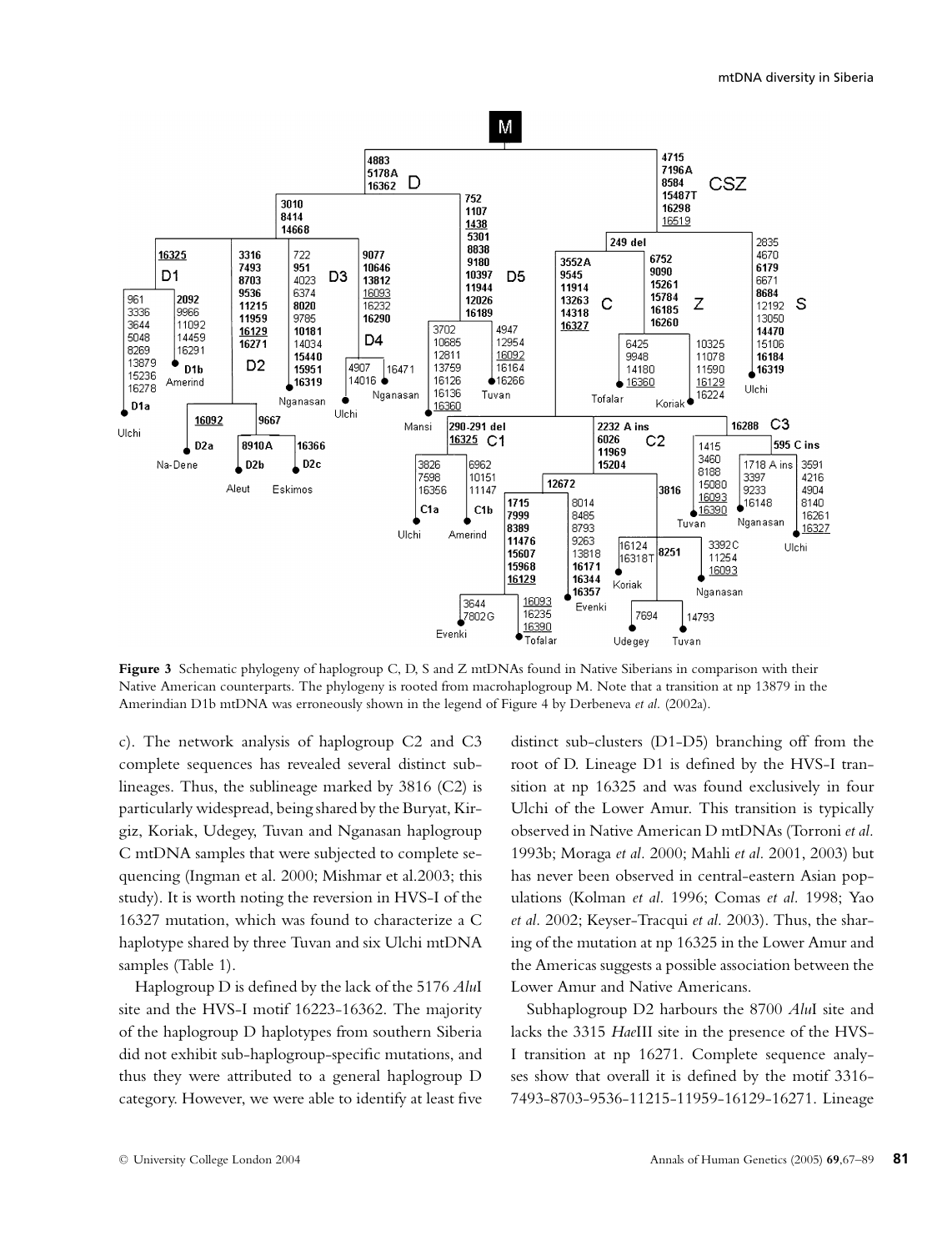#### Starikovskaya *et al.*

D2 was most likely restricted to a relatively small area of Greater Beringia, since today it is concentrated in the Chukchi and Eskimo-Aleuts (Starikovskaya *et al.* 1998; Derbeneva *et al.* 2002a).

Subhaplogroup D3 at the RFLP/HVS-I level is distinguished by the presence of the 10180 *Taq*I and 15437 *Hae*III sites, and the transition at np 16319. This lineage is uncommon but widespread in Siberia being represented in the Tubular, Mansi, Nganasan, Tuvan, Evenki, Ulchi, Chukchi, and Siberian Eskimos. One Nganasan D3 mtDNA, which was completely sequenced, exhibited the motif 951-8020-10181-15440-15951-16319 (Derbeneva *et al.* 2002a).

Subhaplogroup D4 is distinguished by the presence of the 10646 *Rsa*I site linked with the transition at np 16290. It is common among the Negidal, Ulchi and Nivkhi of the Lower Amur, and has also been observed at low frequencies in the Tubular and Naganasan. The complete sequencing of two D4 mtDNA samples, one Ulchi of the Lower Amur and one Nganasan of the Taimir Peninsula, isolated by a distance of some 5,000 km, has revealed that they share the three coding region transitions, 9077, 10646, and 13812, thus delineating the D4 founding motif (Debeneva *et al.* 2002a; this study).

Finally, there is subhaplogroup D5 which, in contrast to the other subsets of D, has back mutated at the 10394 *Dde*I and 10397 *Alu*I sites. D5 mtDNAs have been observed in three Tubular, one Tuvan and one Evenki. The lack of the diagnostic 10394 *DdeI* and 10397 *Alu*I sites has been observed also in one Mansi mtDNA, and the sequencing of the segment encompassing nps 10394- 10397 revealed the expected macrohaplogroup M transitions at nps 10398 and 10400. However, a transition at np 10397 was also present that accounted for the simultaneous elimination of the adjacent restriction sites (Derbeneva *et al.* 2002b). The complete sequencing of both Mansi and Tuvan D5 mtDNAs, aside from the transition at np 10397, revealed in their coding regions seven additional transitions, namely at nps 752, 1107, 5301, 8838, 9180, 11944 and 12026 (this study). Furthermore, they differed from other derivatives of the M cluster by lacking the transition at np 1438 (Figure 3). Interestingly, a similar kind of variation is present in one of two Chinese haplogroup D5 mtDNAs that was subjected to complete sequencing by Kong *et al*. (2003). The lack of the 10394 *Dde*I and 10397 *Alu*I sites in

haplogroup D mtDNAs was previously reported in the Taiwanese Han, Sabah aborigines (Ballinger *et al.* 1992), Tibetans (Torroni *et al.* 1994), and Mongolians (Kolman *et al.* 1996). A similar haplotype defined by the 10397, 10398 and 10400 variants has been reported among the Chinese Han (Yao *et al.* 2002), thus indicating a northward expansion of D5 from East Asia.

Haplogroup G is defined by the 4830/4831 *Hae*II/*Hha*I sites and is widespread in Siberian and adjacent Asian populations (Ballinger *et al.* 1992; Torroni *et al.* 1994; Yao *et al.* 2002; present study). It can be subdivided into three distinct subhaplogroups (Tables 1 and 2). Subhaplogroup G1 is distinguished by the 8198 *Alu*I site and the transition at np 16017 in HVS-I. Geographically, G1 is restricted to the Sea of Okhotsk region, being the most prevalent in the Koriak and Itelmen of Kamchatka (Schurr *et al.* 1999). A variant, observed solely in four Chukchi of adjacent Chukotka, lacks the 8198 *Alu*I site (Starikovskaya *et al.* 1998). Lineage G2 is characterized by the lack of the 7598 *Hha*I site, caused by a G-A transition at np 7600, and the HVS-I motif 16223-16278-16362. A Koriak G1 mtDNA and a Tuvan G2 mtDNA studied through complete sequencing were found to share the coding region motif 709-4833-5108-14569, thus forming the founding haplotype for haplogroup G (Mishmar *et al.* 2003; this study). In addition, the Koriak G1 showed the distinguishing motif 8200-12361-12972-15323-15497, while the Tuvan G2 harboured 1189-5601-7600-9377- 9575-12372-13563-14198-15355. Subhaplogroup G2 appears to be widespread in central/eastern Asia as Korean haplogroup G sequences also harbour the motif 5601-7600-9377-9575-13563 (Snall *et al.* 2002). It has also been observed in the Mansi of Siberia's northwest (Derbeneva *et al.* 2002b), though it is rare or absent in the Russian Far East. Subhaplogroup G3 is distinguished from the root of G by transitions at nps 12408, 16274 and 16390 and has been seen in several Tuvan and one Buryat. The identity of this lineage was confirmed by sequencing the 12406 *Hpa*I*-Hin*cII region which revealed that the distinguishing mutation is a transition at np 12408. However, one Tuvan G3 mtDNA was found to lack this transition, together with the 16390 variant (Table 1).

One haplogroup M lineage was characterized by the HVS-I motif 16223-16298-16319 and the 14465 *Acc*I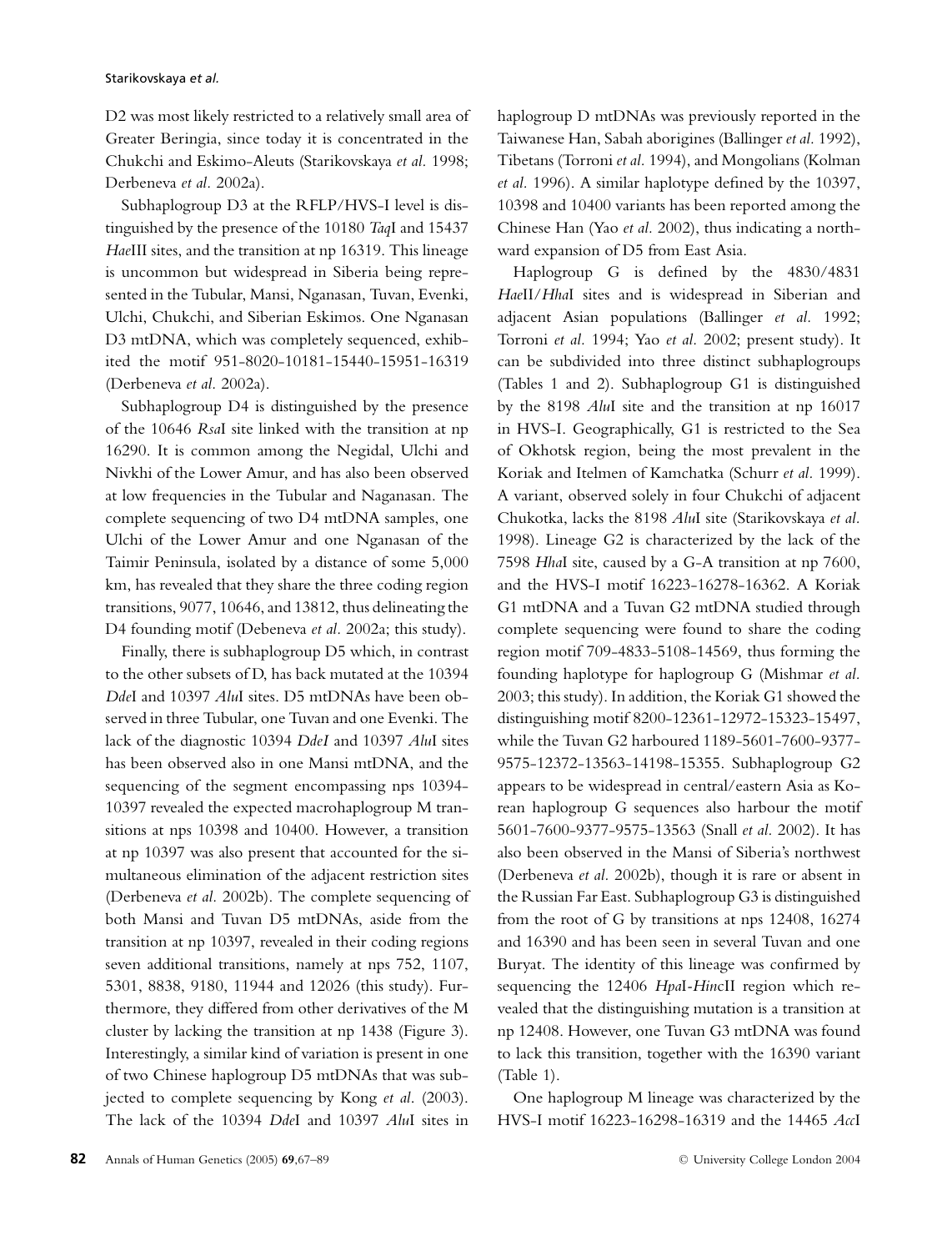

**Figure 4** Phylogenetic relationships between 16 Siberian and two Native American populations of the North Pacific Rim (Aleut and Haida), determined by neighbor-joining using the frequencies of the 31 observed subhaplogroups. Haplogroup composition and frequencies in Haida and Aleut mtDNAs were adopted from Ward *et al.* (1993), and Derbeneva *et al.* (2002) and Rubicz *et al*. (2003) respectively.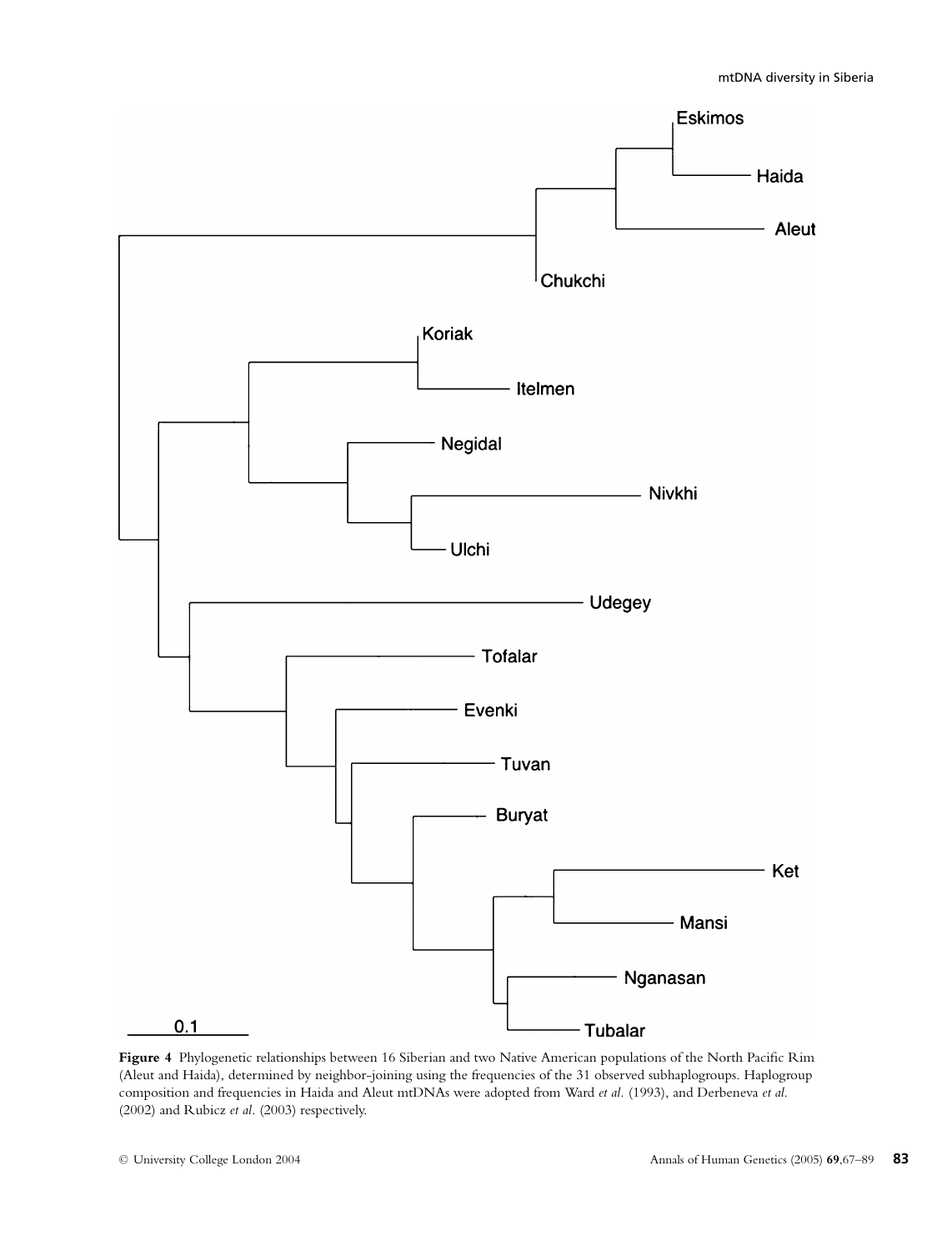site. This novel lineage, which we termed haplogroup S, was observed in one Buryat, seven Tofalar, four Ulchi and seven Udegey. A similar mtDNA type, designated M8a, has been recently described in China by Yao *et al.* (2002). One of the Ulchi haplogroup S mtDNA was completely sequenced. It shared with haplogroup C the coding region motif 4715-71976A-8584-15487T, revealing that these mutations predate the radiation of haplogroups C, S and Z. In addition, the Ulchi mtDNA also harboured the coding region variants 2835, 4670, 6179, 6671, 7196A, 8684, 12192, 13050, 14470 and 15106. Three of these (6179, 8684, and 14470) are shared with an Asian mtDNA described by Herrnstadt *et al.* (2002). The confinement of haplogroup S to southern and southeastern Siberia, inhabited by Mongolic-, Turkic-, and Tungusic-speaking populations which are members of the Altaic linguistic family, implies that it probably arose in one of the hunting groups ancestral to the Altaic-speakers. We presume that this lineage originated in the putative homeland (Mongolia/Manchuria) of the Altaic-speakers and was then dispersed by their geographical expansion.

Haplogroup Z is distinguished by the HVS-I motif 16185-16260 and was first identified in the Itelmen and Koriak of Kamchatka (Schurr *et al.* 1999). This haplogroup was also noted amongst the Entsi/Nganasan and Ket of the Lower Yenisei (Derbeneva *et al.* 2002c). In the southern part of Siberia, we found this haplogroup in one Northern Altaian (1.4%), one Tuvan (1.7%), one Buryat (4.0%), and five Tofalar (10.9%) mtDNAs. The sequence of one Tofalar and one Koriak haplogroup Z mtDNA revealed that they differ from the common root of C-Z for the 6752, 9090, 15261, 15784, 16185, 16260 variants (Mishmar et al. 2003; this study), mutations that they also share with the Finnish/Saami haplogroup Z mtDNAs (Finnila *et al.* 2001; Majamaa, personal communication). Thus, these six transitions are characteristic of the ancestral haplogroup Z haplotype. Based on the distribution of haplogroups C, S, Z and the number of variants encompasses, we postulate that south-central Siberia was the place of origin for the ancestral haplotype, and the populations bearing haplogroup Z must have spread into northern Eurasia after the ancestors of the Amerindians left the region.

The lineages of macro-haplogroup M were also found mainly in the populations of extreme south and southeastern Siberia (Table 1). One lineage marked by the 9820 *Hin*fI site was initially detected in the Vietnamese and Taiwanese Han (Ballinger *et al.* 1992). Another lineage of M harbouring the 3391 *Hae*III site (T3394C) in conjunction with the HVS-I motif 16223-16234- 16316-16362 was found in four Udegey mtDNAs. A similar motif was recently observed in Chinese M mtD-NAs, suggesting an East Asian origin for this lineage (Yao *et al.* 2002).

#### **NJ analysis**

The genetic distances between interior Siberian and north Pacific populations were computed from their subhaplogroup frequencies (Table 2), and analysed with the help of a dendrogram (Figure 4). The tree is drawn by mid-point rooting. The dendrogram supports the hypothesis that the Chukchi, Eskimos, Aleut and Haida, though quite divergent from one another, represent a detached population cluster isolated by sufficient time to be relatively distinct over the average genetic background of Siberia. In addition, the branching patterns of the Lower Amur and adjacent Okhotsk Sea coast/Kamchatkan populations, relative to those located in Western and Middle Siberia, may reflect relatively recent demic expansions which have brought haplogroups G, S, Y and Z into the Sea of Okhotsk/Kamchatka region. The observed geographical distribution of these haplogroups (Tables 1 and 2) would be expected from anthropological, archaeological and linguistic evidence indicating the expansion of the Altaic-speakers from the Lower Amur/Manchuria region during the Neolithic (Krauss, 1988; Turner, 1994; Janhunen, 1996; Kozintsev *et al*. 1999).

#### **Discussion**

A large variety of mtDNA haplogroups and subhaplogroups have been found in Siberia. However, only one or at most two subhaplogroups of A, B, C, and D appear to have contributed to the human colonization of the Americas, confirming that only a limited number of founder mtDNAs gave rise to the ancestral Native American populations (Wallace *et al.* 1985; Neel *et al.* 1994; Starikovskaya *et al.* 1998). Indeed, the evidence provided by the analysis of variation in the Y chromosome types, using almost the same set of Siberian DNAs,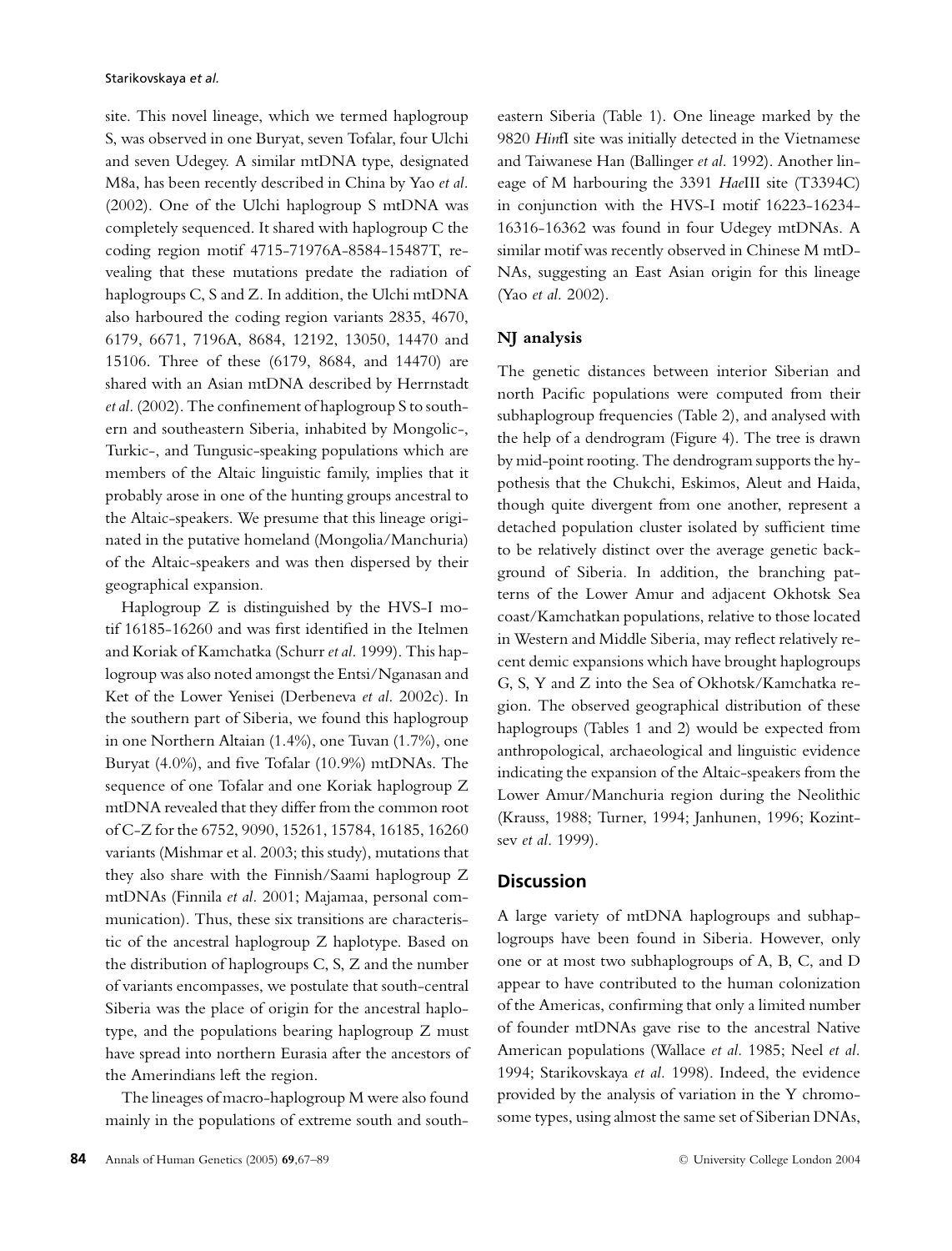is also consistent with Native Americans being founded by alimited number of individuals (Lell *et al*. 2002). Furthermore, many *HLA* class II genes (i.e., DRB1 allelic lineages) observed in the Siberian interior are absent in the New World (Uinuk-ool *et al.* 2002, 2004; Volodko *et al.* 2003).

Many of the mtDNA haplotypes found in Siberia are shared between culturally and linguistically distinct populations, indicating that extensive gene flow has occurred from the Ural Mountains to the Pacific Ocean, and from Mongolia/Manchuria/Southeastern Siberia (former Greater Manchuria) to the upper Arctic, since the early Holocene. However, still there exists a remarkable geographical and even tribal specificity for some of the Siberian subhaplogroups, and this provides major clues about the origin of Native Americans.

## **The trans-Beringian Relationships of Haplogroup A and B mtDNAs**

Almost all Native American haplogroup A mtDNAs are characterized by the three distinguishing mutations, at nps 8027, 12007 and 16111, thus belonging to subhaplogroup A2 (Ingman *et al.* 2000; Silva *et al.* 2003; Mishmar *et al.* 2003). The phylogenetic relationship of A1 and A2 mtDNAs and their pattern of spatial distribution in Siberia/Asia (Starikovskaya *et al.* 1998; Schurr *et al.* 1999; Yao *et al.* 2002; Kong *et al.* 2003; this study) suggests that the A1 mtDNAs observed in the Mansi and Ket are part of an A1 northward dispersal that presumably originated in the Altai-Sayan region, and gave rise to A2 after expanding into eastern Beringia.

Haplogroup B is extremely diverse; several subsets of this haplogroup (B1, B3, B4, B5) that share a common root, but diverged early with very different subsequent evolutionary histories, have been found in southern Siberia. Subhaplogroup B1 is rare, but it is the only one that shares the coding region motif 827-4820-13590- 15535 with B2, the Native American branch of haplogroup B. In our Siberian sample, B1 mtDNAs were found only in one Tuvan and three Tubalar, suggesting that the common ancestor of Siberian B1 and Amerind B2 could be traced back to the Altai-Sayan Upland. The failure to identify B1 mtDNAs north and northeast of the Altai-Sayan may be explained by their extinction

due to genetic drift and/or selection in small populations inhabiting Siberian arctic and sub-arctic prior to the last glacial maximum  $(>24,000 \text{ YBP})$ .

## **Siberian Affinities of Native American Haplogroup C and D mtDNAs**

A combined phylogenetic analysis of mtDNAs belonging to haplogroups C, D, S and Z revealed that, relative to the CRS, they all harbour the distinguishing M motif: 8701-9540-10398-10400-10873- 12705-14783C-15043-15301-16223. However, while haplogroup D forms a cluster by itself within the macrogroup M, haplogroups C, S, and Z are sister groups sharing the motif 4715-7196A-8584-15487T-16298 (Figure 3). The origin of the Asian CSZ cluster appears to be rooted in central/eastern Asia during the Upper Paleolithic period, and to have later emerged as the progenitor of the Native American haplogroup C. However, since neither S nor Z mtDNAs have been reported in Native Americans mtDNAs, these haplogroups could have appeared in the Altai-Sayan-Baikal Upland and the Amur region after the immediate ancestors of Paleoindians had already migrated from the southern Siberia.

While lineages C2 and C3 are present at significant frequencies in Uralic, Kettic, Altaic, Chukchi/Koriak speakers, they are absent in Native Americans. The geographic distribution and phylogenetic relationships of C2 and C3 suggest that they arose in the Altai-Sayan-Baikal area. The subhaplogroup C1a mtDNA found in one Ulchi, similarly to Amerindian C1b mtDNAs, harbours the HVS-I marker 16325 and lack C2 and C3 markers. Moreover, C1a and C1b share the deletion of nps 290-291. This finding may imply that C1 and its distinguishing mutations (16325 and the deletion of nps 290-291) originated in the Amur River region and that from that region, the Native American branch C1b arose.

As was found in the course of this and our previous studies (Starikovskaya *et al.* 1998; Derbeneva *et al.* 2002 a, b, c), Siberian haplogroup D mtDNAs belong to a wide range of distinct subhaplogroups. Subhaplogroup D1a, which was observed in four Ulchi, is the only one which is more closely related to D1b, the Amerindianspecific branch of haplogroup D, than the other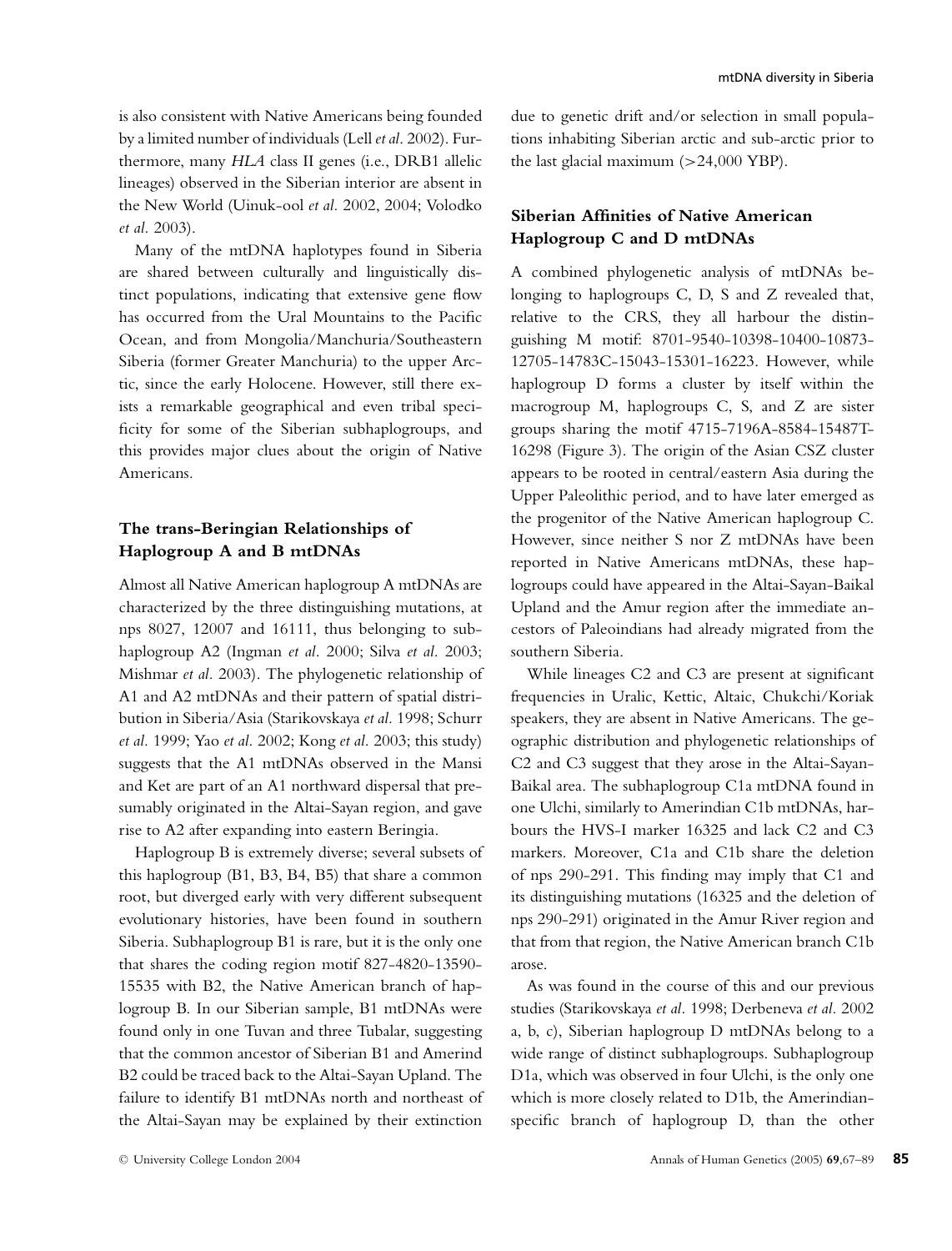sublineages of D in Siberia/Asia. However, Amerindian D1b mtDNAs are commonly associated with a transition at np 2092 (Ingman *et al.* 2000; Herrnstadt *et al.* 2002), which was not found in the Siberian D1a mtD-NAs. The finding of both C1a and D1a only on the southwestern edge of former Beringia is intriguing, and indicates that the Amur River region could have been the main Siberian source for Amerindian haplogroups C and D. In contrast, subhaplogroup D2 is confined to Chukotka, Alaska and the Aleutian archipelago with a great geographical/tribal specificity; D2a in the Na-Dene, D2b in the Aleut and D2c in the Eskimos (Figure 3). The geographic specificity and phylogeny of haplogroup D complete sequences (Derbeneva *et al.* 2002a; this study) support the refugial hypothesis (Rogers *et al.* 1991), which proposes that the founding population of Eskimo-Aleut and Na-Dene Indians originated in the eastern Beringian/Alaskan refuge area during the early postglacial period. However, the genealogical relationships among the lineages of the exceptionally diverse haplogroup D cluster are not explicitly clear. Some intermediate haplotypes may be missing, suggesting a relatively long evolutionary history of Native American D.

Many factors must have influenced the success of human biological adaptation to the harsh glacial environment of Beringia and further movements into the New World. Late glacial and early postglacial climatic fluctuations have influenced population size and structure and, hence, the number of founder haplogroups. Natural selection might have either impoverished or enriched certain mtDNA haplogroups and subhaplogroups as people migrated into sub-arctic and then arctic regions (Mishmar *et al.* 2003; Ruiz-Pesini *et al*. 2004).

## **Conclusion**

This study revealed that the remnants of ancient east Eurasian populations are still evident in Siberia due to the occurrence of lineages A1 and B1 in the Altai-Sayan area, and C1 and D1 in the Lower Amur. Assuming low effective population size, reduced diversity and a uniform distribution of mtDNA lineages prior to the last glacial maximum, the lineages A1, B1, C1 and D1 constituted the core genetic makeup of the Siberian progenitors of Paleoindians that spread northwards as a

uniform entity. However, it is more likely that the current mtDNA differences between Altai-Sayan Upland, where A1 and B1 occur, and the Amur region, where the traces of C1 and D1 are found, are due to genetic differentiation of the Upper Paleolithic inhabitants of Siberia. Hence, while subhaplogroups A1 and B1 could be a major part of the population dispersal from the Altai-Sayan area downstream via the Yenisei and Lena rivers and then toward eastern Beringia and Alaska, the migration originated in the Amur river basin brought the founders of C1 and D1 to the Americas along the Siberian Pacific. Indeed, a mosaic-like picture of different cultural variants (mammoth, bison and reindeer hunters, fishing and sea-mammal hunting populations) is evidenced by the diverse lithic industries that persisted in the river valleys and along the Siberian Arctic and Pacific regions (Dikov, 1994; Khlobystin, 1998). Moreover, the earliest traces of modern human occupation of northeastern Siberia (at 71◦N) indicate that the ancestors of Paleoindians may have colonized the Lower Yenisei and Lena rivers and the now submerged Laptev, Eastern Siberian and Chukchi Sea coastal shelves during a relatively warm interstadial episode around 30,000-28,000 YBP (Vasil'ev, 2002; Pitulko *et al*. 2004). Since the glaciation of mountaineous Chukotka hampered faunal and human migrations from the Lena river basin, this was the only practical route from the Middle Siberian Plateau to Alaska. Consequently, the bearers of the Amur microlithic tradition (Derev'anko & Volkov, 1997), lacking subhaplogroup B1, might have reached and occupied the maritime region of southwestern Beringia generally later. The phylogeny of haplogroup A, B, C and D lineages revealed through this study is consistent with the hypothesis that the direct ancestors of Native Americans were a hybrid product of different Siberian groups that had migrated to eastern Beringia at different times and following different routes (Kunz & Reanier, 1994).

## **Acknowledgements**

We dedicate this paper to the memory of Dr. James V. Neel who, more than anybody else, encouraged collaborative molecular and evolutionary studies on the gene pool of indigenous Siberian and Native American populations. We are indebted to the native people of Siberia for their participation, and the personnel of the village hospitals and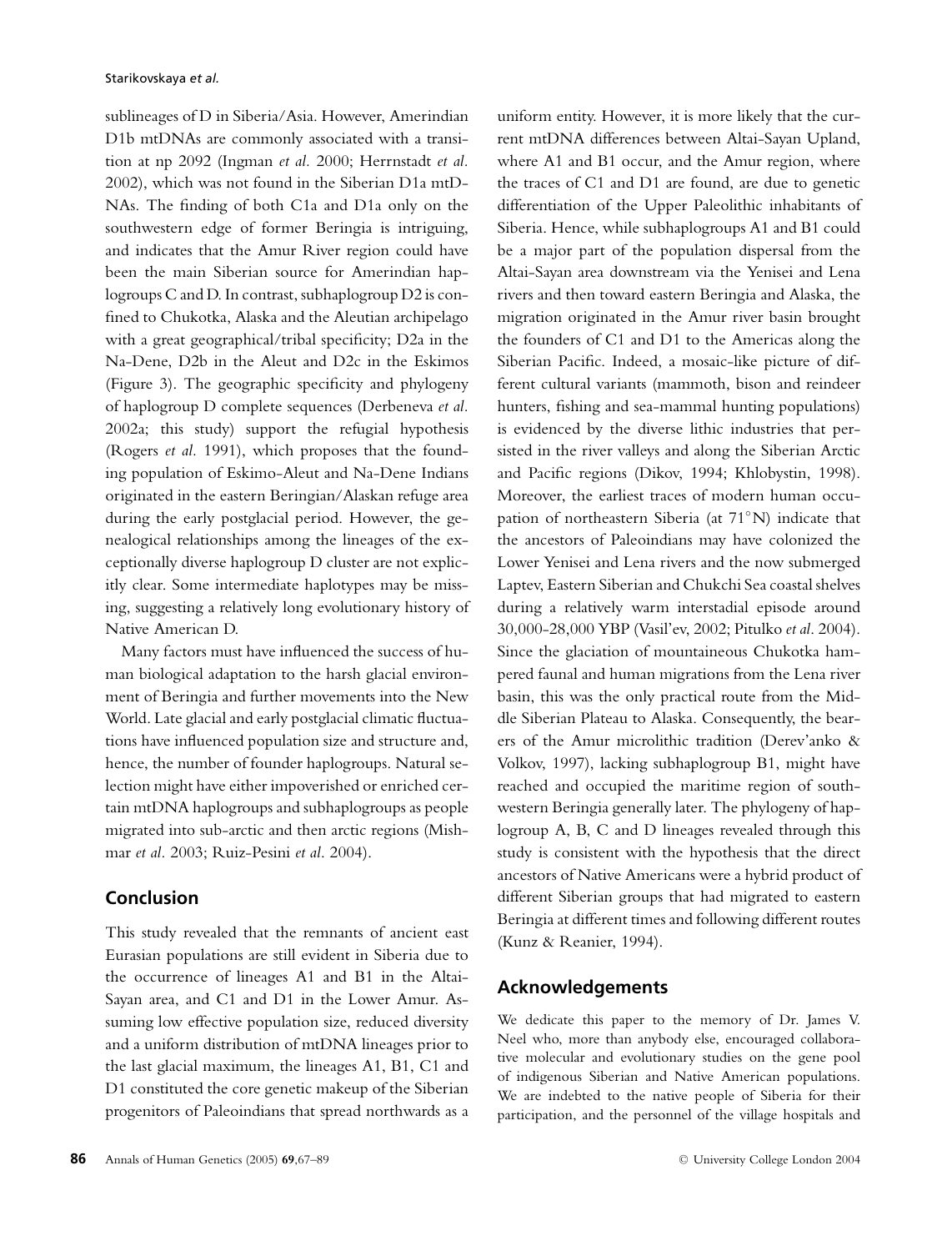medical posts for their invaluable help and hospitality. Thanks to Tatiana V. Karamysheva and Theodor G. Schurr for their technical assistance at the earliest phase of this research. We also thank Dr. Naoko Takezaki for her advice pertinent to the NJ analysis, and Dr. Kari Majamaa for an access to unpublished haplogroup Z. This work received support from the NIH Institutes of Health grants TW1175 (to M.D.B. and R.I.S.) and NS21328, AG13154, NS41850, HL64017 (to D.C.W.), the U.S. Civilian Research and Development Foundation for the Independent States of the Former Soviet Union (CRDF, #RB1-2501-NO-03 to R.I.S and D.C.W), the Italian Ministry of the University (Progetti Ricerca Interesse Nazionale 2002 and 2003) (to A.T.), Progetti CNR-MIUR Genomica Funzionale-Legge 449/97 (to A.T.), the Wenner-Gren Foundation for Anthropological Research (grant GR 6383 to R.I.S) and the Russian Academy of Science Program on Physical Chemistry and Biology (to R.I.S.).

### **References**

- Andrews, R. M., Kubacka, I., Chinnery, P. F., Lightowlers, R. N., Turnbull, D. M. & Howell, N. (1999) Reanalysis and revision of the Cambridge reference sequence for human mitochondrial DNA. *Nat Genet* **23**, 147.
- Ballinger, S. W., Schurr, T. G., Torroni, A., Gan, Y. Y., Hodge, J. A., Hassan, K., Chen, K.-H. & Wallace, D. C. (1992) Southeast Asian mitochondrial DNA analysis reveals genetic continuity of ancient mongoloid migrations. *Genetics* **130**, 139–152.
- Brown, M. D., Hosseini, S. H., Torroni, A., Bandelt, H.-J., Allen, J. C., Schurr, T. G., Scozzari, R., Cruciani, F. & Wallace, D. C. (1998) mtDNA haplogroup X: an ancient link between Europe/Western Asia and North America? *Am J Hum Genet* **63**, 1852–1861.
- Black, L. T. (1988) Peoples of the Amur and maritime regions. In: *Crossroads of continents: cultures of Siberia and Alaska* (eds. W. W. Fitzhugh & A. Crowell), pp 24–31. Smithsonian Institution Press, Washington, DC.
- Comas, D., Calafell, F., Mateu, E., Perez-Lezaun, A., Bosch E., Martinez-Arias, R., Clarimon, J., Facchini, F., Fiori, G., Luiselli, D., Pettener, D. & Bertranpetit J. (1998) Trading genes along the silk road: mtDNA sequences and the origin of central Asian populations. *Am J Hum Genet* **63**, 1824– 38.
- Dalton, R. (2003) The coast road. *Nature* **422**, 10–12.
- Derbeneva, O. A., Sukernik, R. I., Volodko, N. V., Hosseini, S. H., Lott, M. T. & Wallace, D. C. (2002 a) Analysis of mitochondrial DNA diversity in the Aleuts of the Commander Islands and its implications for the genetic history of Beringia. *Am J Hum Genet* **71**, 415–421.
- Derbeneva, O. A., Starikovskaya, E. B., Wallace, D. C. & Sukernik, R. I. (2002 b) Traces of early Eurasians in the Mansi

of northwest Siberia revealed by mitochondrial DNA analysis. *Am J Hum Genet* **70**, 1009–1014.

- Derbeneva, O. A., Starikovskaya, E. B., Volodko, N. V., Wallace, D. C. & Sukernik, R. I. (2002 c) Mitochondrial DNA variation in Kets and Nganasans and the early peopling of Northern Eurasia. *Genetika (Russian J. Genetics)* **38**, 1554– 1560.
- Derenko, M. V., Malyarchuk, B. A., Dambueva, I. K., Shaikhaev, G. O., Dorzhu, C. M., Nimaev, D. D. & Zakharov, I. A. (2000) Mitochondrial DNA variation in two south Siberian aboriginal populations: implications for the genetic history of North Asia. *Hum Biol* **72**, 945–973.
- Derenko, M. V., Grzybowsky, T., Malyarchuk, B. A., Czarny, J., Miscicka-Sliwka, D. & Zakharov, I. A. (2001) The presense of mitochondrial haplogroup X in Altayans from south Siberia. *Am J Hum Genet* **69**, 237–241.
- Derenko, M. V., Grzybowsky, T., Malyarchuk, B. A., Dambueva, I. K., Denisova, G. A., Czarny, J., Dorzhu C. M., Kakpakov V. T., Miscicka-Sliwka, D. Wozniak M., & Zakharov, I. A. (2003) Diversity of mitochondrial DNA lineages in South Siberia. *Ann Hum Genet*. **67**, 391–411.
- Derev'anko, A. P. & Volkov, P. V. (1997) Evolution of the paleoeconomy of the ancient population of the Amur region (from the Upper Palaeolithic to Neolithic)//Suyanggae and her neighbors – Chungju, pp 35–44.
- Dikov, N. N. (1994) The Palaeolithic of Kamchatka and Chukotka and the problem of the peopling of America. In: *Crossroads of continents: cultures of Siberia and Alaska* (eds.W.W. Fitzhugh & A. Crowell), pp 87–95. Smithsonian Institution Press, Washington, DC.
- Finnila, S., Lehtonen, M. S. & Majamaa, K. (2001) Phylogenetic network for European mtDNA. *Am J Hum Genet* **68**, 1475–1484.
- Forster, P., Harding, R., Torroni, A. & Bandelt, H.-J. (1996) Origin and evolution of Native American mtDNA variation: a reappraisal. *Am J Hum Genet* **59**, 935–945.
- Goebel T., Waters, M. R. & Dikova, M. (2003) The archeology of Ushki Lake, Kamchatka, and the Pleistocene peopling of the Americas. *Science* **301**, 501–505
- Herrnstadt, C., Elson, J. L., Fahy, E., Preston, G., Turnbull, D. M., Anderson, C., Ghosh, S. S., Olefsky, J. M., Beal, M. F., Davis, R. E. & Howell, N. (2002) Reduced-mediannetwork analysis of complete mitochondrial DNA codingregion sequences for the major African, Asian, and European haplogroups. *Am J Hum Genet* **70**, 1152–1171.
- Ingman, M., Kaessmann, H., Paabo, S. & Gyllensten, U. (2000) Mitochondrial genome variation and the origin of modern humans. *Nature* **408**, 708–713.
- Janhunen J. Manchuria. An Ethnic History. Printed by the Finno-Ugrian Society at Vammalan Kirjapaino Oy, Helsinki (1996)
- Keyser-Tracqui, C., Crubezi, E. & Ludes, B. (2003) Nuclear and mitochondrial analysis of a 2,000-year-old necropolis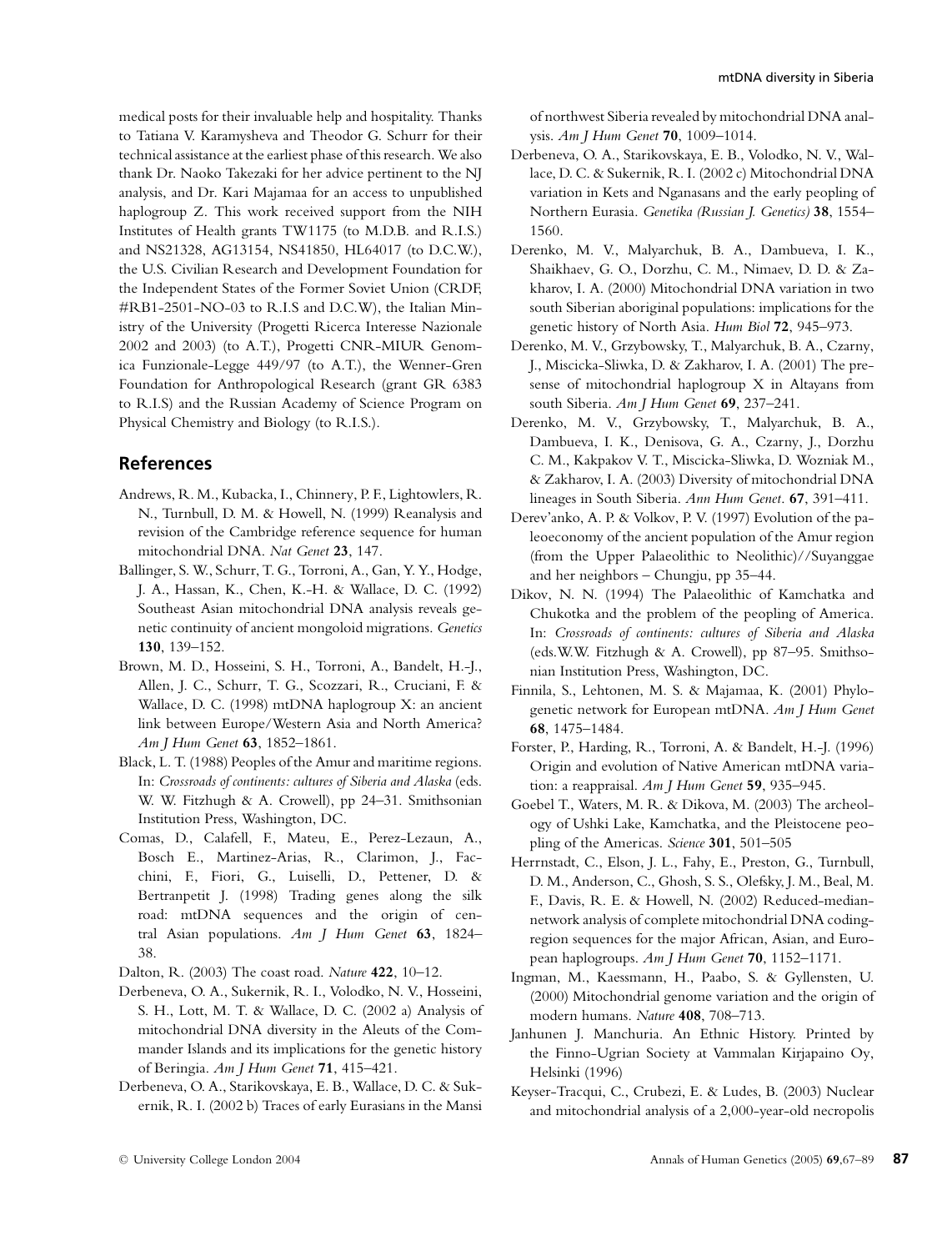in the Egyn Go Valley of Mongolia. *Am J Hum Genet* **73**, 247–260.

- Khlobystin, L. P. (1998) Ancient history of Taimyr and the formation of the North Eurasian cultures. Edited byV.V. Pitulko and V. Ya. Shumkin. Publisher - Dmitriy Bulanin. St. Petersburg (in Russian).
- Kolman, C. J., Sambuughin, N. & Bermingham, E. (1996) Mitochondrial DNA analysis of Mongolian populations and implications for the origin of New World founders. *Genetics* **142**, 1321–1334.
- Kong, Q.-P., Yao, Y.-G., Sun, C., Bandelt, H.-J., Zhu, C.-L. & Zhang, Y.-P. (2003) Phylogeny of East Asian mitochondrial DNA lineages inferred from complete sequences. *Am J Hum Genet* **73**, 671–676.
- Kozintsev, A. G., Gromov, A. V. & Moiseyev, V. G. (1999) Collateral relatives of American Indians among the Bronze Age populations of Siberia? *Am J Phys Anthropol* **108**, 193– 204.
- Krauss, M. E. (1988) Many tongues-ancient tales. Peoples of the Amur and maritime regions. In: *Crossroads of continents: cultures of Siberia and Alaska* (eds.W.W. Fitzhugh & A. Crowell), pp 145–150. Smithsonian Institution Press, Washington, DC.
- Kuntz, M. L. & Reanier, R. E. (1994) Paleoindians in Beringia: evidence from arctic Alaska. *Science* **263**, 660– 662.
- Lell, J. T., Sukernik, R. I., Starikovskaya, Y. B., Su, B., Jin, L., Schurr, T. G., Underhill, P. A. & Wallace, D. C. (2002) The dual origin and Siberian affinities of Native American Y chromosomes. *Am J Hum Genet* **70**, 192–206.
- Levin, M. G. & Potapov, L. P. (1964) *The Peoples of Siberia*. The University of Chicago Press. Chicago and London.
- Macaulay, V., Richards, M., Hickey, E., Vega, E., Cruciani, F., Guida, V., Scozzari, R., Bonne-Tamir, B., Sykes, B. & Torroni, A. (1999) The emerging tree of west Eurasian mtD-NAs: a synthesis of control-region sequences and RFLPs. *Am J Hum Genet* **64**, 232–249.
- Malhi, R. S., Schultz, B. A. & Smith, D. G. (2001) Distribution of mitochondrial DNA lineages among Native American tribes of northeastern North America. *Hum Biol* **73**, 17–55.
- Malhi, R. S., Mortensen, H. M., Eshleman, J. A., Kemp B. M., Lorenz J. G., Kaestle F. A., Johnson, J. R., Gorodezky, C. & Smith, D. G. (2003) Native American mtDNA prehistory in the American Southwest. *Am J Phys Anthropol* **120**, 108– 124.
- Middendorf, A. (1869) *Travelling to the north and east of Siberia (Puteshestvi'e na Sever i vostok Sibiri)*. Part 2. S-Petersburg (In Russian). pp 707–711.
- Mishmar, D., Ruiz-Pesini, E., Golik, P., Macaulay, V., Clark, A. G., Hosseini, S., Brandon, M., Easley, K., Chen, E., Brown, M. D., Sukernik, R. I., Olckers, A. & Wallace, D. C. (2003) Natural selection shaped regional mtDNA

variation in humans. *Proc Natl Acad Sci USA* **100**, 171– 176.

- Moraga, M. L., Rocco, P., Miquel, J. F., Nervi, F., Llop, E., Chakraborty, R., Rothhammer, F. & Carvallo, P. (2000) Mitochondrial DNA polymorphisms in Chilean aboriginal populations: implications for the peopling of the southern cone of the continent. *Am J Phys Anthropol* **113**, 19–29.
- Neel, J. V., Biggar, R. J. & Sukernik, R. I. (1994) Virologic and genetic studies relate Amerind origins to the indigenous people of the Mongolia/Manchuria/southeastern Siberia region. *Proc Natl Acad Sci USA* **91**, 10737–10741.
- Pitulko, V. V., Nikolsky, P. A., Girya, E. Yu., Basilyan, A. E., Tumskoy, V. E., Koulakov, S. A., Astakhov, S. N., Pavlova, E. Yu. & Anisimov, M. A. (2004) The Yana RHS site: humans in the Artic before the Last Glacial Maximum. *Science* **303**, 52–56.
- Rogers, R. A., Rogers, L., Hoffmann, R. & Martin, L. D. (1991) Native American biological diversity and the biogeographic influence of Ice Age refugia. *J Biogeogr* **18**, 623– 630.
- Rubicz, R., Schurr T. G., Babb P. L. & Crawford, M. H. (2003) Mitochondrial DNA variation and the origins of the Aleuts. *Hum Biol* **75**, 809–835.
- Ruiz-Pesini, E., Mishmar, D., Brandon, M., Procaccio V. & Wallace, D. C. (2004) Effects of purifying and adaptive selection on regional variation in human mtDNA. *Science* **303**, 223–226.
- Saillard, J., Forster, P., Lynnerup, N., Bandelt, H. J. & Norby, S. (2000) mtDNA variation among Greenland Eskimos: the edge of the Beringian expansion. *Am J Hum Genet* **67**, 718–726.
- Schurr, T. G., Sukernik, R. I., Starikovskaya, Y. B. & Wallace, D. C. (1999) Mitochondrial DNA variation in Koriaks and Itel'men: Population replacement in the Okhotsk Sea - Bering Sea region during the Neolithic. *Am J Phys Anthropol* **108**, 1–42.
- Shin, W. S., Tanaka, M., Suzuki, J., Hemmi, C. & Toyo-Oka, T. (2000) A novel homoplasmic mutation in mtDNA with a single evolutionary origin as a risk factor for cardiomyopathy. *Am J Hum Genet* **67**, 1617–1620.
- Snall, N., Savontaus, M.-L., Kares, S., Lee, M. S., Cho, E. K., Rinne, J. O. & Huoponen, K. (2002) A rare mitochondrial DNA haplotype observed in Koreans. *Hum Biol* **74**, 253– 262.
- Silva, W. A. Jr., Bonatto, S. L., Holanda, A., Ribeiro-Dos-Santos, A. K., Paixao, B. M., Goldman, G. H., Abe-Sandes, K., Rodriguez-Delfin, L. A., Barbosa, M., Pako-Larson, M. L., Petzl-Erler, M. L., Valente, V., Santos, S. E. B. & Zago, M. (2003) Correction: mitochondrial DNA variation in Amerindians. *Am J Hum Genet* **72**, 1346–1348.
- Starikovskaya, Y. B., Sukernik, R. I., Schurr, T. G., Kogelnik, A. & Wallace, D. C. (1998) Mitochondrial DNA diversity in Chukchi and Siberian Eskimos: Implications for the